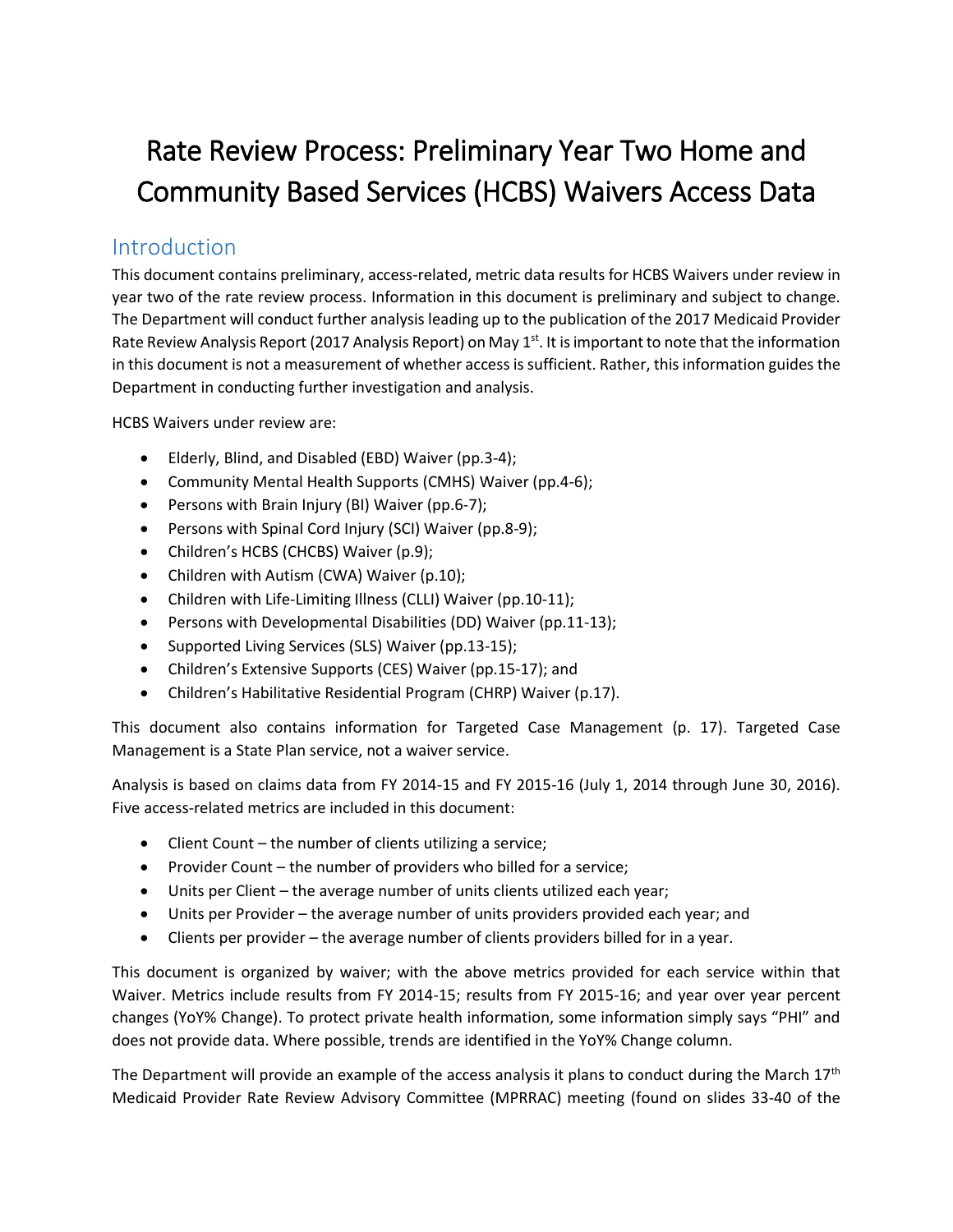March 17<sup>th</sup> MPRRAC PowerPoint Presentation). Access analyses provided in the 2017 Analysis Report will also be informed by stakeholder feedback.

The order in which waiver services are presented within this document will be different than in the 2017 Analysis Report. For example, in this document CMHS Waiver, EBD Waiver, and SCI Waiver sections all contain a Homemaker waiver services subsection. In the 2017 Analysis Report, there will be a Homemaker waiver service section, with subsections containing information for the CMHS Waiver, the EBD Waiver, and the SCI Waiver. Information will be presented this way to support the development of actionable recommendations.

2 | P a g e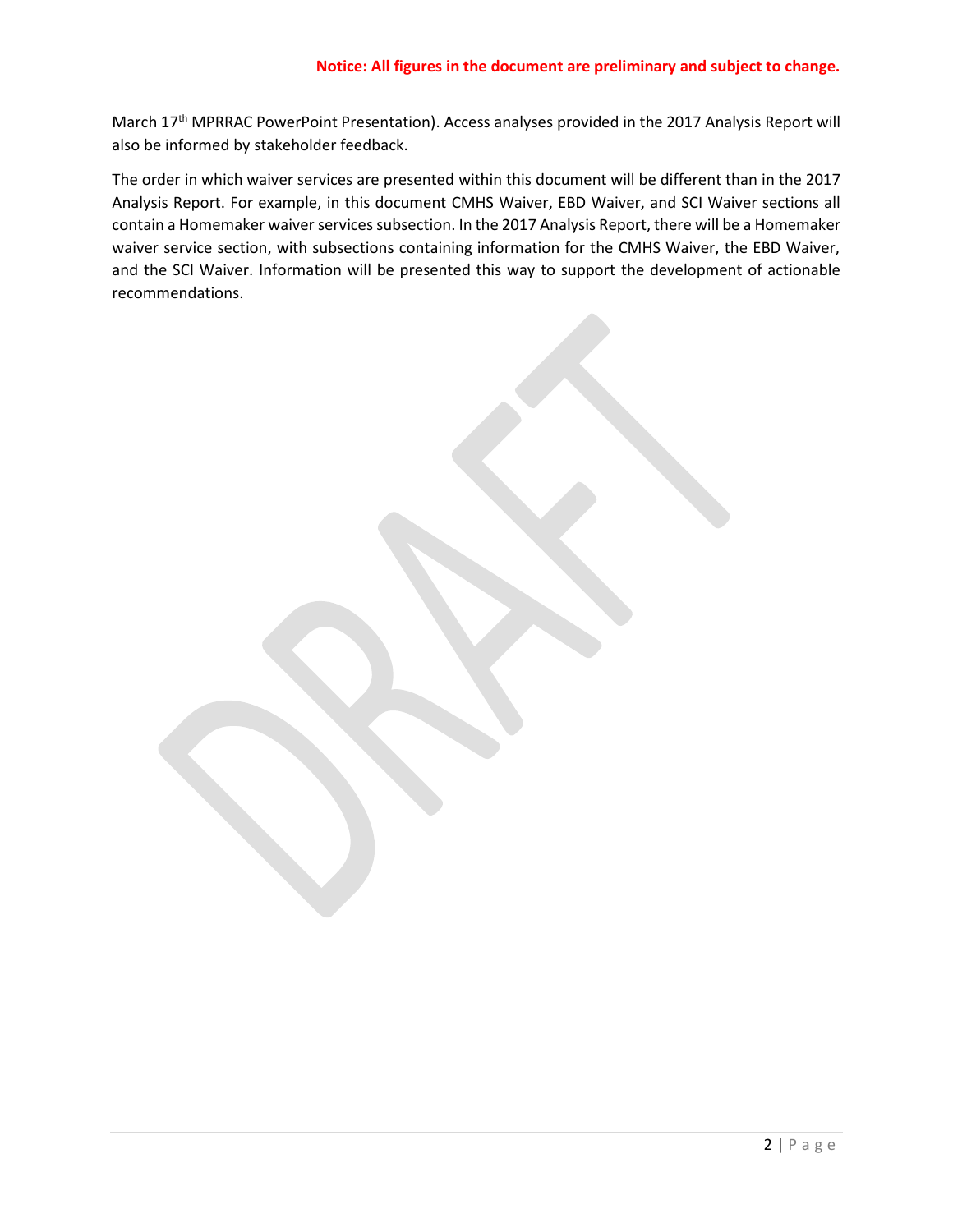$\mathcal{L}^{\mathcal{L}}$ 

# **EBD Waiver Services - Access Analysis Metrics**

# Waiver Service: Adult Day

| <b>Metric</b>                       | FY 2014-15 | FY 2015-16 | <b>YoY% Change</b> |
|-------------------------------------|------------|------------|--------------------|
| <b>Client Count</b>                 | 2,417.00   | 2,513.00   | 3.97%              |
| <b>Provider Count</b>               | 71.00      | 71.00      | 0.00%              |
| <b>Units per Client</b>             | 214.51     | 214.47     | $-0.02%$           |
| <b>Units per Provider</b>           | 7,302.30   | 7,591.13   | 3.96%              |
| <b>Average Clients per Provider</b> | 34.04      | 35.39      | 3.97%              |

#### Waiver Service: Alternative Care Facility

| <b>Metric</b>                       | FY 2014-15 | FY 2015-16 | <b>YoY% Change</b> |
|-------------------------------------|------------|------------|--------------------|
| <b>Client Count</b>                 | 3,323.00   | 3,202.00   | $-3.64%$           |
| <b>Provider Count</b>               | 299.00     | 301.00     | 0.67%              |
| <b>Units per Client</b>             | 245.53     | 249.83     | 1.75%              |
| <b>Units per Provider</b>           | 2,728.79   | 2,657.65   | $-2.61%$           |
| <b>Average Clients per Provider</b> | 11.11      | 10.64      | $-4.28%$           |

Waiver Service: Health Maintenance (In-Home Support Services delivery model only)

| <b>Metric</b>                       | FY 2014-15 | FY 2015-16 | <b>YoY% Change</b> |
|-------------------------------------|------------|------------|--------------------|
| <b>Client Count</b>                 | 898.00     | 1,303.00   | 45.10%             |
| <b>Provider Count</b>               | 25.00      | 34.00      | 36.00%             |
| <b>Units per Client</b>             | 3,330.43   | 2,919.06   | $-12.35%$          |
| <b>Units per Provider</b>           | 119,629.08 | 111,868.56 | $-6.49%$           |
| <b>Average Clients per Provider</b> | 35.92      | 38.32      | 6.69%              |
|                                     |            |            |                    |

#### Waiver Service: Homemaker

| <b>Metric</b>                       | FY 2014-15 | FY 2015-16 | <b>YoY% Change</b> |
|-------------------------------------|------------|------------|--------------------|
| <b>Client Count</b>                 | 6,522.00   | 6,797.00   | 4.22%              |
| <b>Provider Count</b>               | 219.00     | 231.00     | 5.48%              |
| <b>Units per Client</b>             | 722.54     | 736.77     | 1.97%              |
| <b>Units per Provider</b>           | 21,517.90  | 21,678.77  | 0.75%              |
| <b>Average Clients per Provider</b> | 29.78      | 29.42      | $-1.20%$           |

**The Committee of the Committee** 

Waiver Service: Homemaker (In-Home Support Services delivery model only)

| <b>Metric</b>                       | FY 2014-15 | FY 2015-16 | <b>YoY% Change</b> |
|-------------------------------------|------------|------------|--------------------|
| <b>Client Count</b>                 | 289.00     | 421.00     | 45.67%             |
| <b>Provider Count</b>               | 42.00      | 49.00      | 16.67%             |
| <b>Units per Client</b>             | 873.40     | 933.39     | 6.87%              |
| <b>Units per Provider</b>           | 6,009.81   | 8,019.57   | 33.44%             |
| <b>Average Clients per Provider</b> | 6.88       | 8.59       | 24.86%             |

### Waiver Service: Non-medical transportation

| <b>Metric</b>                       | FY 2014-15 | FY 2015-16 | <b>YoY% Change</b> |
|-------------------------------------|------------|------------|--------------------|
| <b>Client Count</b>                 | 2,755.00   | 2,855.00   | 3.63%              |
| <b>Provider Count</b>               | 88.00      | 80.00      | $-9.09\%$          |
| <b>Units per Client</b>             | 172.92     | 173.01     | 0.06%              |
| <b>Units per Provider</b>           | 5,413.50   | 6,174.46   | 14.06%             |
| <b>Average Clients per Provider</b> | 31.31      | 35.69      | 13.99%             |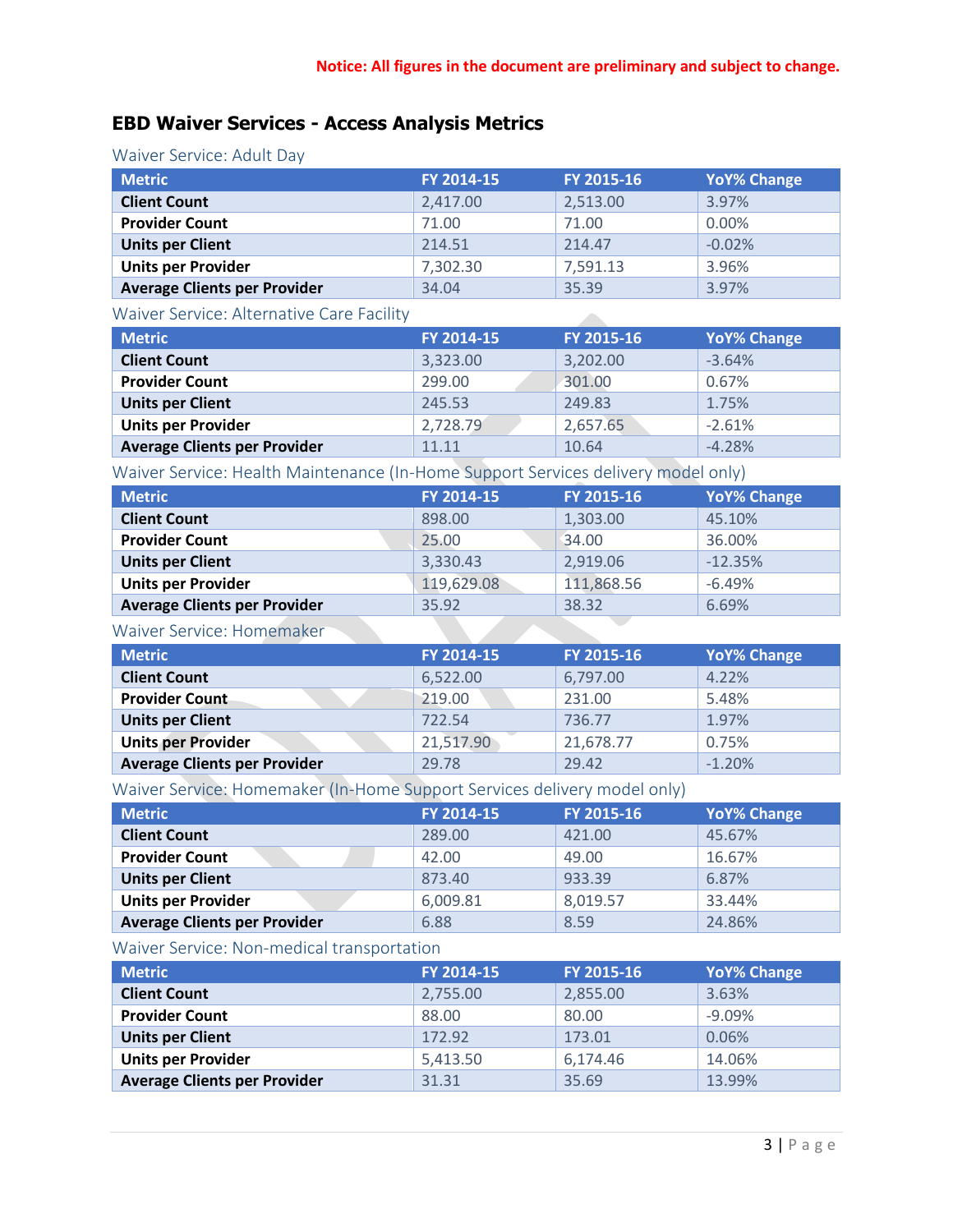### Waiver Service: Personal Care

| <b>Metric</b>                       | FY 2014-15 | FY 2015-16 | <b>YoY% Change</b> |
|-------------------------------------|------------|------------|--------------------|
| <b>Client Count</b>                 | 11,667.00  | 12,016.00  | 2.99%              |
| <b>Provider Count</b>               | 227.00     | 241.00     | 6.17%              |
| <b>Units per Client</b>             | 2,229.78   | 2,229.13   | $-0.03%$           |
| <b>Units per Provider</b>           | 114,603.04 | 111,142.02 | $-3.02%$           |
| <b>Average Clients per Provider</b> | 51.40      | 49.86      | $-2.99%$           |

Waiver Service: Personal care (In-Home Support Services delivery model only)

| <b>Metric</b>                       | FY 2014-15 | FY 2015-16 | <b>YoY% Change</b> |
|-------------------------------------|------------|------------|--------------------|
| <b>Client Count</b>                 | 559.00     | 918.00     | 64.22%             |
| <b>Provider Count</b>               | 46.00      | 53.00      | 15.22%             |
| <b>Units per Client</b>             | 1,192.28   | 1,208.31   | 1.34%              |
| <b>Units per Provider</b>           | 14,488.76  | 20,928.79  | 44.45%             |
| <b>Average Clients per Provider</b> | 12.15      | 17.32      | 42.53%             |

# Waiver Service: Respite (Alternative Care Facility)

| <b>Metric</b>                       | FY 2014-15 | FY 2015-16 | <b>YoY% Change</b> |
|-------------------------------------|------------|------------|--------------------|
| <b>Client Count</b>                 | 46.00      | 51.00      | 10.87%             |
| <b>Provider Count</b>               | 24.00      | 23.00      | $-4.17%$           |
| <b>Units per Client</b>             | 22.07      | 21.75      | $-1.45%$           |
| <b>Units per Provider</b>           | 42.29      | 48.22      | 14.01%             |
| <b>Average Clients per Provider</b> | 113.00     | 105.00     | $-7.08%$           |

### Waiver Service: Respite (In Home)

| <b>Metric</b>                       | FY 2014-15 | FY 2015-16 | <b>YoY% Change</b> |
|-------------------------------------|------------|------------|--------------------|
| <b>Client Count</b>                 | 60.00      | 76.00      | 26.67%             |
| <b>Provider Count</b>               | 34.00      | 46.00      | 35.29%             |
| <b>Units per Client</b>             | 153.02     | 287.51     | 87.90%             |
| <b>Units per Provider</b>           | 270.03     | 475.02     | 75.91%             |
| <b>Average Clients per Provider</b> | 99.00      | 115.00     | 16.16%             |

# Waiver Service: Respite (Nursing Facility)

| <b>Metric</b>                       | FY 2014-15 | FY 2015-16 | <b>YoY% Change</b> |
|-------------------------------------|------------|------------|--------------------|
| <b>Client Count</b>                 | 309.00     | 337.00     | 9.06%              |
| <b>Provider Count</b>               | 86.00      | 83.00      | $-3.49%$           |
| <b>Units per Client</b>             | 16.63      | 16.86      | 1.34%              |
| <b>Units per Provider</b>           | 59.77      | 68.45      | 14.52%             |
| <b>Average Clients per Provider</b> | 598.00     | 582.00     | $-2.68%$           |

# **CMHS Waiver Services - Access Analysis Metrics**

### Waiver Service: Adult Day

| <b>Metric</b>                       | FY 2014-15 | FY 2015-16 | <b>YoY% Change</b> |
|-------------------------------------|------------|------------|--------------------|
| <b>Client Count</b>                 | 128.00     | 121.00     | $-5.47%$           |
| <b>Provider Count</b>               | 44.00      | 45.00      | 2.27%              |
| <b>Units per Client</b>             | 171.88     | 174.90     | 1.76%              |
| <b>Units per Provider</b>           | 500.02     | 470.29     | $-5.95%$           |
| <b>Average Clients per Provider</b> | 2.91       | 2.69       | $-7.57%$           |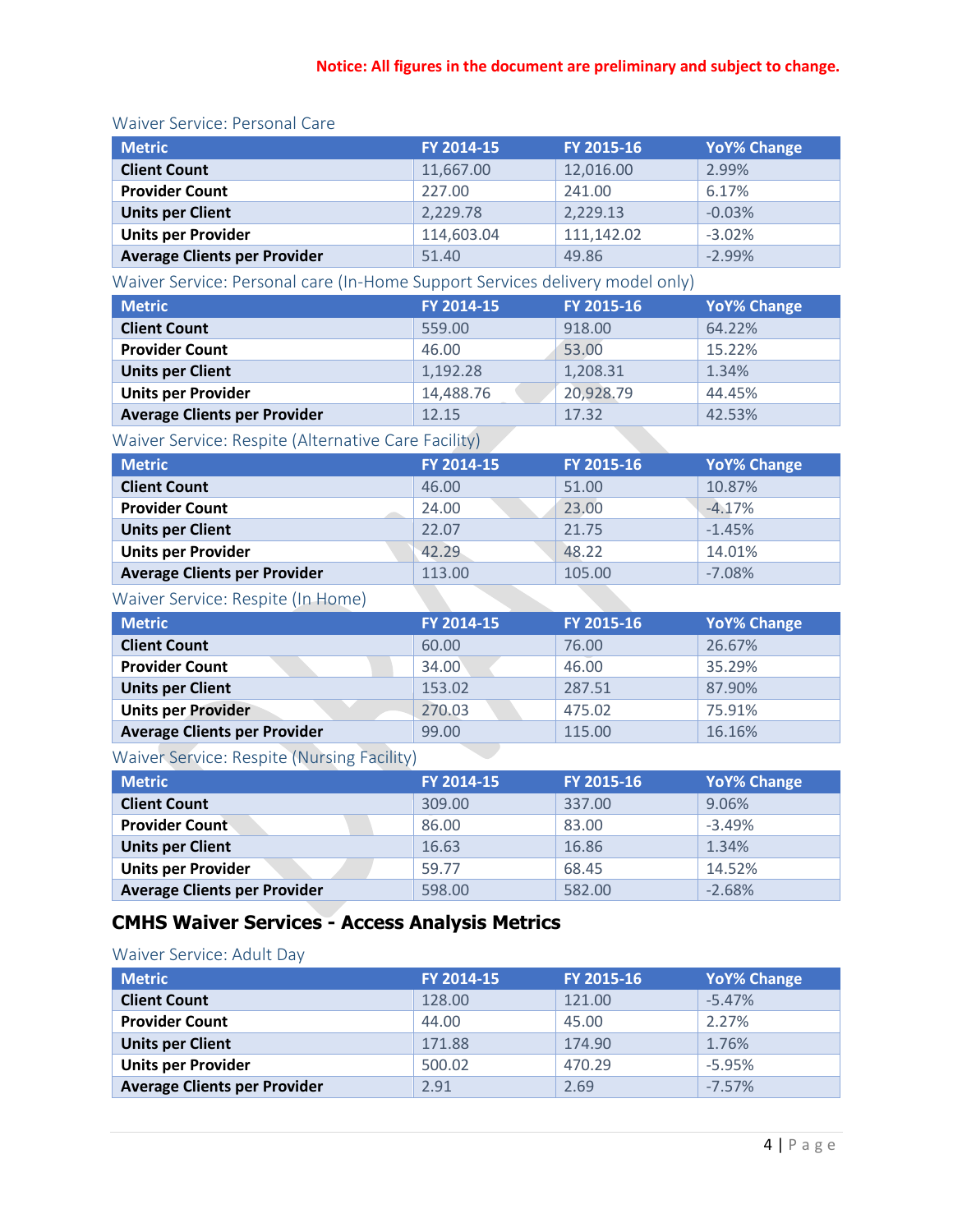| <b>Metric</b>                       | FY 2014-15 | FY 2015-16 | <b>YoY% Change</b> |
|-------------------------------------|------------|------------|--------------------|
| <b>Client Count</b>                 | 1,574.00   | 1,645.00   | 4.51%              |
| <b>Provider Count</b>               | 193.00     | 207.00     | 7.25%              |
| <b>Units per Client</b>             | 284.83     | 279.38     | $-1.91%$           |
| <b>Units per Provider</b>           | 2,322.88   | 2,220.18   | $-4.42%$           |
| <b>Average Clients per Provider</b> | 8.16       | 7.95       | $-2.56%$           |

#### Waiver Service: Alternative Care Facility

Waiver Service: Health Maintenance (In-Home Support Services delivery model only)

| <b>Metric</b>                       | FY 2014-15 | FY 2015-16 | <b>YoY% Change</b> |
|-------------------------------------|------------|------------|--------------------|
| <b>Client Count</b>                 | 237.00     | 285.00     | 20.25%             |
| <b>Provider Count</b>               | 12.00      | 15.00      | 25.00%             |
| <b>Units per Client</b>             | 5,951.95   | 5.697.40   | $-4.28%$           |
| <b>Units per Provider</b>           | 117,551.00 | 108,250.67 | $-7.91%$           |
| <b>Average Clients per Provider</b> | 19.75      | 19.00      | $-3.80%$           |

#### Waiver Service: Homemaker

| <b>Metric</b>                       | FY 2014-15 | FY 2015-16 | <b>YoY% Change</b> |
|-------------------------------------|------------|------------|--------------------|
| <b>Client Count</b>                 | 942.00     | 1,004.00   | 6.58%              |
| <b>Provider Count</b>               | 173.00     | 165.00     | $-4.62%$           |
| <b>Units per Client</b>             | 698.39     | 682.12     | $-2.33%$           |
| <b>Units per Provider</b>           | 3,802.79   | 4,150.58   | 9.15%              |
| <b>Average Clients per Provider</b> | 5.45       | 6.08       | 11.75%             |

### Waiver Service: Non-medical transportation

| <b>Metric</b>                       | FY 2014-15 | FY 2015-16 | <b>YoY% Change</b> |
|-------------------------------------|------------|------------|--------------------|
| <b>Client Count</b>                 | 367.00     | 296.00     | $-19.35%$          |
| <b>Provider Count</b>               | 56.00      | 54.00      | $-3.57%$           |
| <b>Units per Client</b>             | 92.07      | 110.63     | 20.15%             |
| <b>Units per Provider</b>           | 603.39     | 606.39     | 0.50%              |
| <b>Average Clients per Provider</b> | 6.55       | 5.48       | $-16.36%$          |

# Waiver Service: Personal Care

| <b>Metric</b>                       | FY 2014-15 | FY 2015-16 | <b>YoY% Change</b> |
|-------------------------------------|------------|------------|--------------------|
| <b>Client Count</b>                 | 782.00     | 827.00     | 5.75%              |
| <b>Provider Count</b>               | 163.00     | 185.00     | 13.50%             |
| <b>Units per Client</b>             | 1,669.47   | 1,636.92   | $-1.95%$           |
| <b>Units per Provider</b>           | 8,009.34   | 7,317.48   | $-8.64%$           |
| <b>Average Clients per Provider</b> | 4.80       | 4.47       | $-6.82%$           |

Waiver Service: Respite (Alternative Care Facility)

| <b>Metric</b>                       | FY 2014-15 | FY 2015-16 | <b>YoY% Change</b> |
|-------------------------------------|------------|------------|--------------------|
| <b>Client Count</b>                 | PHI        | PHI        | Increase           |
| <b>Provider Count</b>               | 12.00      | 13.00      | 8.33%              |
| <b>Units per Client</b>             | PHI        | PHI        | Constant           |
| <b>Units per Provider</b>           | 27.25      | 35.85      | 31.55%             |
| <b>Average Clients per Provider</b> | PHI        | PHI        | Increase           |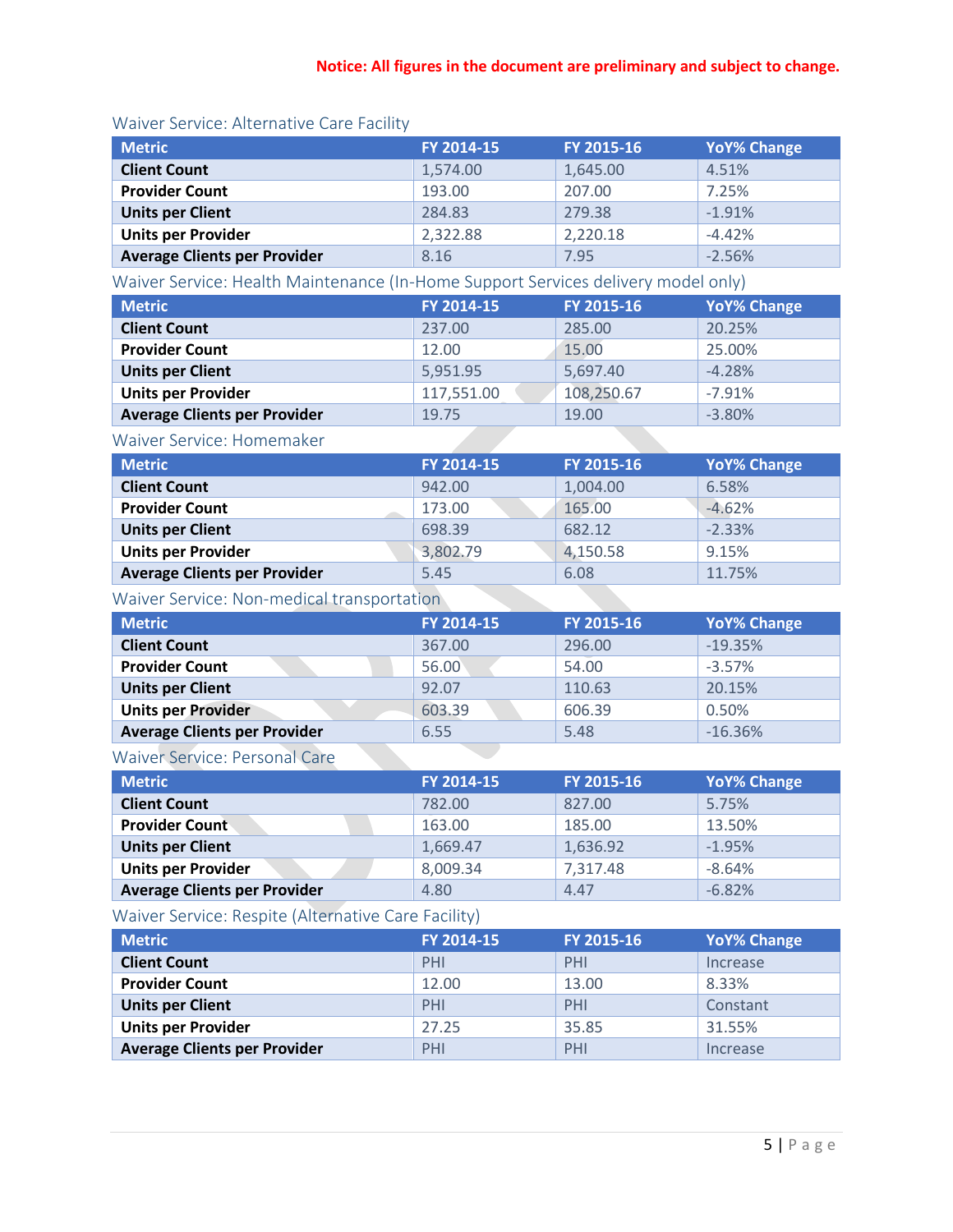| <b>Metric</b>                       | FY 2014-15 | FY 2015-16 | <b>YoY% Change</b> |
|-------------------------------------|------------|------------|--------------------|
| <b>Client Count</b>                 | PHI        | PHI        | Constant           |
| <b>Provider Count</b>               | 8.00       | 9.00       | 12.50%             |
| <b>Units per Client</b>             | PHI        | PHI        | Decrease           |
| <b>Units per Provider</b>           | 20.50      | 15.56      | $-24.12%$          |
| <b>Average Clients per Provider</b> | PHI        | PHI        | Increase           |

## Waiver Service: Respite (Nursing Facility)

# **BI Waiver - Access Analysis Metrics**

#### Waiver Service: Adult Day

| <b>Metric</b>                       | FY 2014-15 | FY 2015-16 | <b>YoY% Change</b> |
|-------------------------------------|------------|------------|--------------------|
| <b>Client Count</b>                 | 34.00      | 42.00      | 23.53%             |
| <b>Provider Count</b>               | 7.00       | 9.00       | 28.57%             |
| <b>Units per Client</b>             | 90.26      | 90.31      | 0.05%              |
| <b>Units per Provider</b>           | 438.43     | 421.44     | $-3.87%$           |
| <b>Average Clients per Provider</b> | 4.86       | 4.67       | $-3.92%$           |
| Waiver Service: Behavioral Services |            |            |                    |

#### Waiver Service: Behavioral Services

| <b>Metric</b>                       | FY 2014-15 | FY 2015-16 | <b>YoY% Change</b> |
|-------------------------------------|------------|------------|--------------------|
| <b>Client Count</b>                 | 51.00      | 54.00      | 5.56%              |
| <b>Provider Count</b>               | 2.00       | 3.00       | 33.33%             |
| <b>Units per Client</b>             | 85.39      | 93.61      | 8.78%              |
| <b>Units per Provider</b>           | 2,177.50   | 1,685.00   | $-29.23%$          |
| <b>Average Clients per Provider</b> | 25.50      | 18.00      | $-41.67%$          |
|                                     |            |            |                    |

### Waiver Service: Day Treatment

| <b>Metric</b>                       | FY 2014-15 | FY 2015-16 | <b>YoY% Change</b> |
|-------------------------------------|------------|------------|--------------------|
| <b>Client Count</b>                 | 46.00      | 47.00      | 2.13%              |
| <b>Provider Count</b>               | 1.00       | 1.00       | $0.00\%$           |
| <b>Units per Client</b>             | 150.17     | 144.72     | $-3.77\%$          |
| <b>Units per Provider</b>           | 6,908.00   | 6,802.00   | $-1.56%$           |
| <b>Average Clients per Provider</b> | 46.00      | 47.00      | 2.13%              |

# Waiver Service: Independent Living Skills Training (ILST)

| <b>Metric</b>                       | FY 2014-15 | FY 2015-16 | <b>YoY% Change</b> |
|-------------------------------------|------------|------------|--------------------|
| <b>Client Count</b>                 | 138.00     | 131.00     | $-5.34%$           |
| <b>Provider Count</b>               | 6.00       | 7.00       | 14.29%             |
| <b>Units per Client</b>             | 486.24     | 529.38     | 8.15%              |
| <b>Units per Provider</b>           | 11,183.50  | 9,907.00   | $-12.88%$          |
| <b>Average Clients per Provider</b> | 23.00      | 18.71      | $-22.90%$          |

#### Waiver Service: Non-medical transportation

| <b>Metric</b>                       | FY 2014-15 | FY 2015-16 | <b>YoY% Change</b> |
|-------------------------------------|------------|------------|--------------------|
| <b>Client Count</b>                 | 32.00      | 40.00      | 25.00%             |
| <b>Provider Count</b>               | 12.00      | 13.00      | 8.33%              |
| <b>Units per Client</b>             | 161.94     | 170.50     | 5.29%              |
| <b>Units per Provider</b>           | 431.83     | 524.62     | 21.49%             |
| <b>Average Clients per Provider</b> | 2.67       | 3.08       | 15.38%             |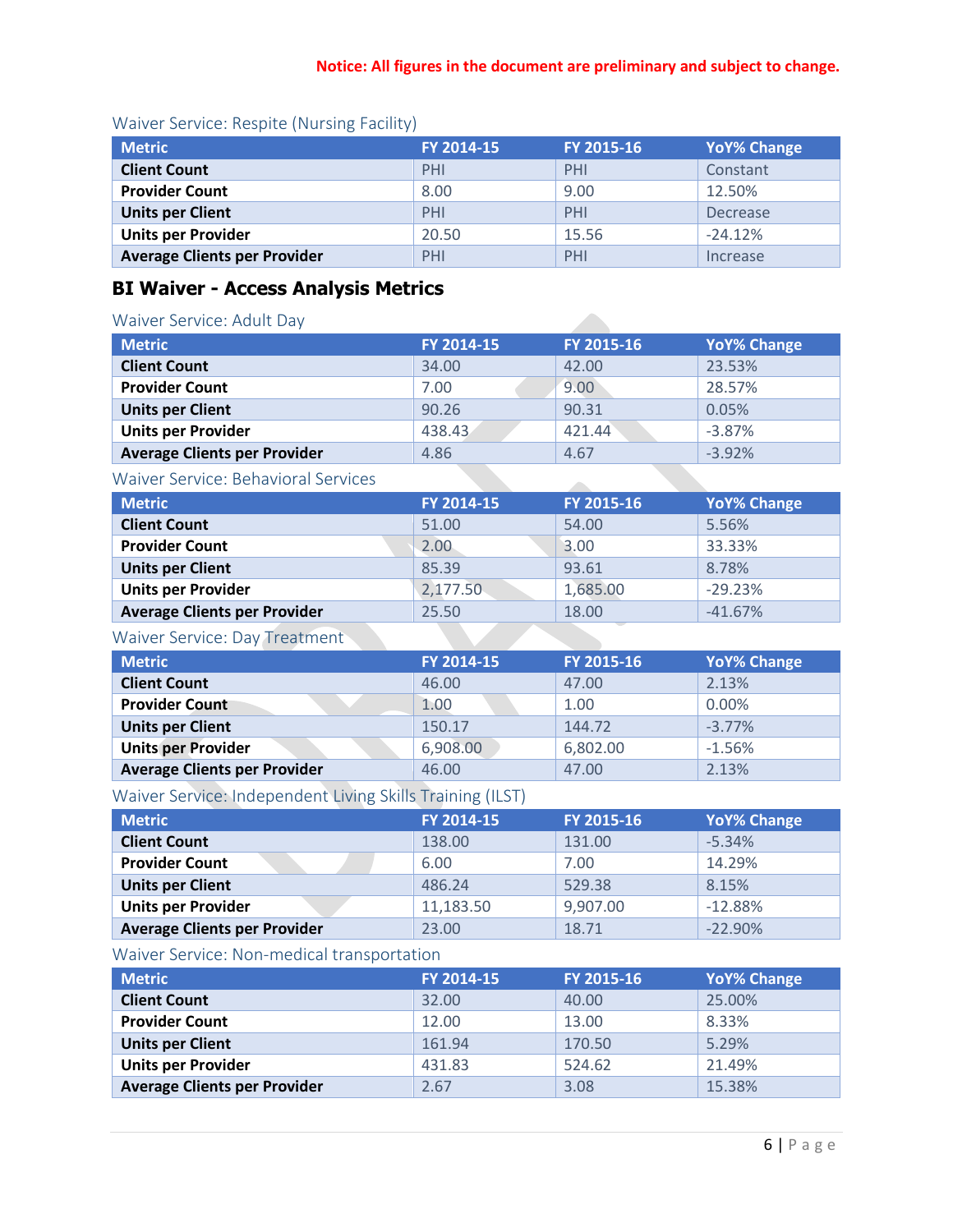### Waiver Service: Personal Care

| <b>Metric</b>                       | FY 2014-15 | FY 2015-16 | <b>YoY% Change</b> |
|-------------------------------------|------------|------------|--------------------|
| <b>Client Count</b>                 | 79.00      | 87.00      | 10.13%             |
| <b>Provider Count</b>               | 46.00      | 53.00      | 15.22%             |
| <b>Units per Client</b>             | 1,815.19   | 1,781.53   | $-1.85%$           |
| <b>Units per Provider</b>           | 3,117.39   | 2,924.40   | $-6.19%$           |
| <b>Average Clients per Provider</b> | 1.72       | 1.64       | $-4.42%$           |

# Waiver Service: Respite (In Home)

| <b>Metric</b>                       | FY 2014-15 | FY 2015-16 | <b>YoY% Change</b> |
|-------------------------------------|------------|------------|--------------------|
| <b>Client Count</b>                 | PHI        | PHI        | Decrease           |
| <b>Provider Count</b>               | 7.00       | 4.00       | $-42.86%$          |
| <b>Units per Client</b>             | PHI        | PHI        | Decrease           |
| <b>Units per Provider</b>           | 1,996.00   | 1,622.50   | $-18.71%$          |
| <b>Average Clients per Provider</b> | PHI        | PHI        | Decrease           |

# Waiver Service: Respite (Nursing Facility)

| <b>Metric</b>                       | FY 2014-15 | FY 2015-16 | <b>YoY% Change</b> |
|-------------------------------------|------------|------------|--------------------|
| <b>Client Count</b>                 | PHI        | PHI        | Constant           |
| <b>Provider Count</b>               | 3.00       | 3.00       | 0.00%              |
| <b>Units per Client</b>             | PHI        | PHI        | Increase           |
| <b>Units per Provider</b>           | 14.67      | 21.33      | 45.45%             |
| <b>Average Clients per Provider</b> | PHI        | PHI        | Increase           |

# Waiver Service: Substance Abuse Counseling - Group

| <b>Metric</b>                       | FY 2014-15 | FY 2015-16 | <b>YoY% Change</b> |
|-------------------------------------|------------|------------|--------------------|
| <b>Client Count</b>                 | PHI        | PHI        | Constant           |
| <b>Provider Count</b>               | 1.00       | 1.00       | 0.00%              |
| <b>Units per Client</b>             | PHI        | PHI        | Decrease           |
| <b>Units per Provider</b>           | 216.00     | 138.00     | $-56.52%$          |
| <b>Average Clients per Provider</b> | PHI        | PHI        | Constant           |

# Waiver Service: Supported Living Program

| <b>Metric</b>                       | FY 2014-15 | FY 2015-16 | <b>YoY% Change</b> |
|-------------------------------------|------------|------------|--------------------|
| <b>Client Count</b>                 | 164.00     | 168.00     | 2.38%              |
| <b>Provider Count</b>               | 7.00       | 10.00      | 30.00%             |
| <b>Units per Client</b>             | 299.97     | 317.46     | 5.51%              |
| <b>Units per Provider</b>           | 7,027.86   | 5,333.30   | $-31.77%$          |
| <b>Average Clients per Provider</b> | 23.43      | 16.80      | $-39.46%$          |

# Waiver Service: Transitional Living Program

| <b>Metric</b>                       | FY 2014-15 | FY 2015-16 | <b>YoY% Change</b> |
|-------------------------------------|------------|------------|--------------------|
| <b>Client Count</b>                 | PHI        | PHI        | PHI                |
| <b>Provider Count</b>               | PHI        | PHI        | PHI                |
| <b>Units per Client</b>             | PHI        | PHI        | PHI                |
| <b>Units per Provider</b>           | PHI        | PHI        | PHI                |
| <b>Average Clients per Provider</b> | PHI        | PHI        | PHI                |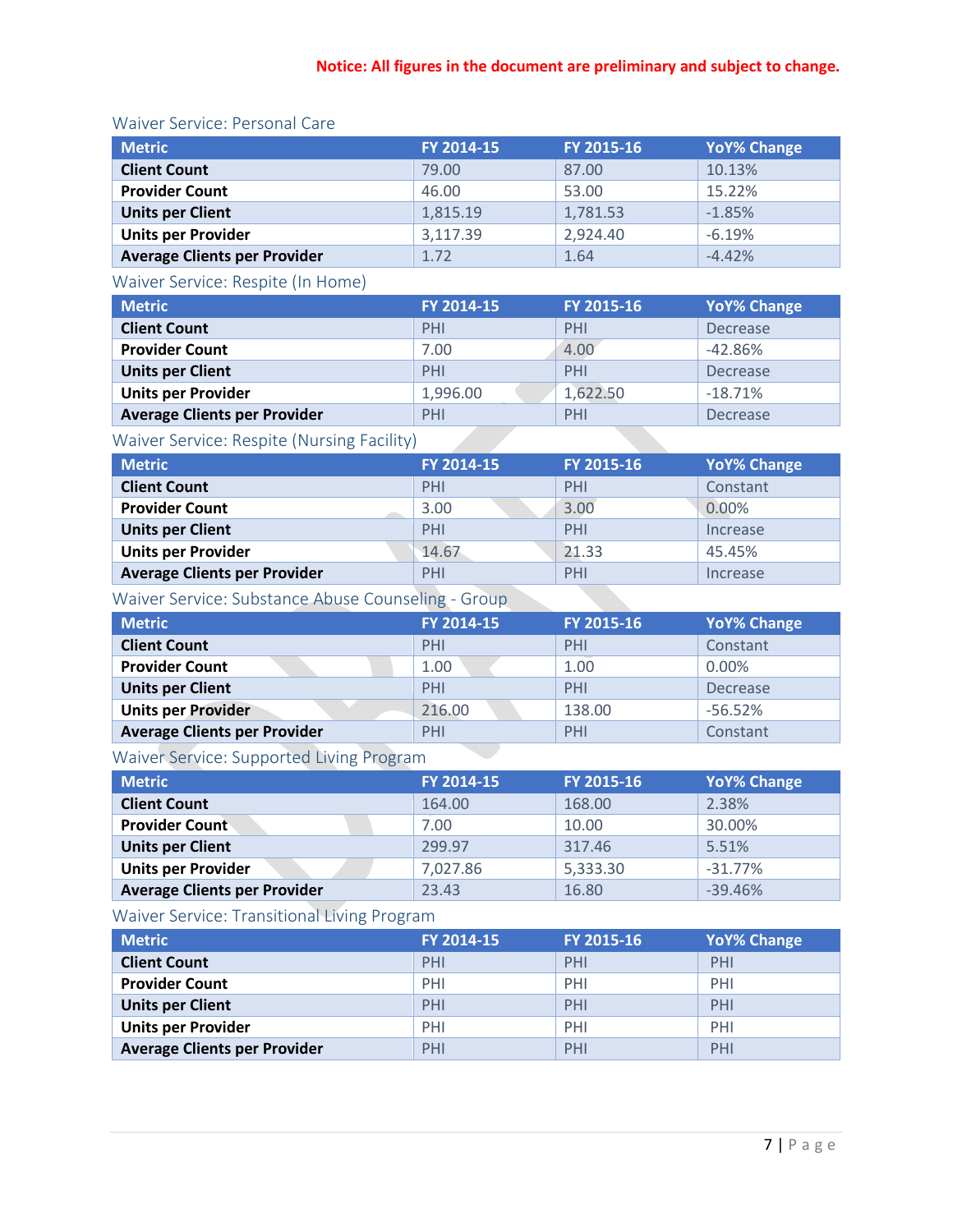$\mathcal{L}_{\text{max}}$ 

# **SCI Waiver Services - Access Analysis Metrics**

### Waiver Service: Acupuncture

| <b>Metric</b>                       | FY 2014-15 | FY 2015-16 | <b>YoY% Change</b> |
|-------------------------------------|------------|------------|--------------------|
| <b>Client Count</b>                 | 43.00      | 32.00      | $-34.38%$          |
| <b>Provider Count</b>               | 2.00       | 1.00       | $-100.00\%$        |
| <b>Units per Client</b>             | 48.40      | 69.81      | 30.68%             |
| <b>Units per Provider</b>           | 1,040.50   | 2,234.00   | 53.42%             |
| <b>Average Clients per Provider</b> | 21.50      | 32.00      | 32.81%             |

#### Waiver Service: Chiropractic

| <b>Metric</b>                       | FY 2014-15 | FY 2015-16 | <b>YoY% Change</b> |
|-------------------------------------|------------|------------|--------------------|
| <b>Client Count</b>                 | PHI        | PHI        | Decrease           |
| <b>Provider Count</b>               | 2.00       | 1.00       | $-100.00\%$        |
| <b>Units per Client</b>             | PHI        | PHI        | Increase           |
| <b>Units per Provider</b>           | 274.00     | 1,016.00   | 73.03%             |
| <b>Average Clients per Provider</b> | PHI        | PHI        | Increase           |

Waiver Service: Health Maintenance (In-Home Support Services delivery model only)

| <b>Metric</b>                       | FY 2014-15 | FY 2015-16 | <b>YoY% Change</b> |
|-------------------------------------|------------|------------|--------------------|
| <b>Client Count</b>                 | PHI        | PHI        | Increase           |
| <b>Provider Count</b>               | 4.00       | 3.00       | $-25.00\%$         |
| <b>Units per Client</b>             | PHI        | PHI        | Increase           |
| <b>Units per Provider</b>           | 4,626.00   | 8,998.33   | 94.52%             |
| <b>Average Clients per Provider</b> | PHI        | PHI        | Increase           |
|                                     |            |            |                    |

#### Waiver Service: Homemaker

| <b>Metric</b>                       | FY 2014-15 | FY 2015-16 | <b>YoY% Change</b> |
|-------------------------------------|------------|------------|--------------------|
| <b>Client Count</b>                 | PHI        | PHI        | Decrease           |
| <b>Provider Count</b>               | 15.00      | 14.00      | $-6.67%$           |
| <b>Units per Client</b>             | PHI        | PHI        | Increase           |
| <b>Units per Provider</b>           | 2,100.73   | 2,162.29   | 2.93%              |
| <b>Average Clients per Provider</b> | PHI        | PHI        | Constant           |

**The Committee of the Committee** 

Waiver Service: Homemaker (In-Home Support Services delivery model only)

| <b>Metric</b>                       | FY 2014-15 | FY 2015-16 | <b>YoY% Change</b> |
|-------------------------------------|------------|------------|--------------------|
| <b>Client Count</b>                 | PHI        | $- - -$    | $- - -$            |
| <b>Provider Count</b>               | 1.00       | $- - -$    | ---                |
| <b>Units per Client</b>             | PHI        | $- - -$    | ---                |
| <b>Units per Provider</b>           | 210.00     | $- - -$    | $- - -$            |
| <b>Average Clients per Provider</b> | PHI        | $- - -$    | $---$              |

#### Waiver Service: Massage

| <b>Metric</b>                       | FY 2014-15 | FY 2015-16 | <b>YoY% Change</b> |
|-------------------------------------|------------|------------|--------------------|
| <b>Client Count</b>                 | 42.00      | 31.00      | $-35.48%$          |
| <b>Provider Count</b>               | 2.00       | 1.00       | $-100.00\%$        |
| <b>Units per Client</b>             | 58.38      | 91.48      | 36.18%             |
| <b>Units per Provider</b>           | 1,226.00   | 2,836.00   | 56.77%             |
| <b>Average Clients per Provider</b> | 21.00      | 31.00      | 32.26%             |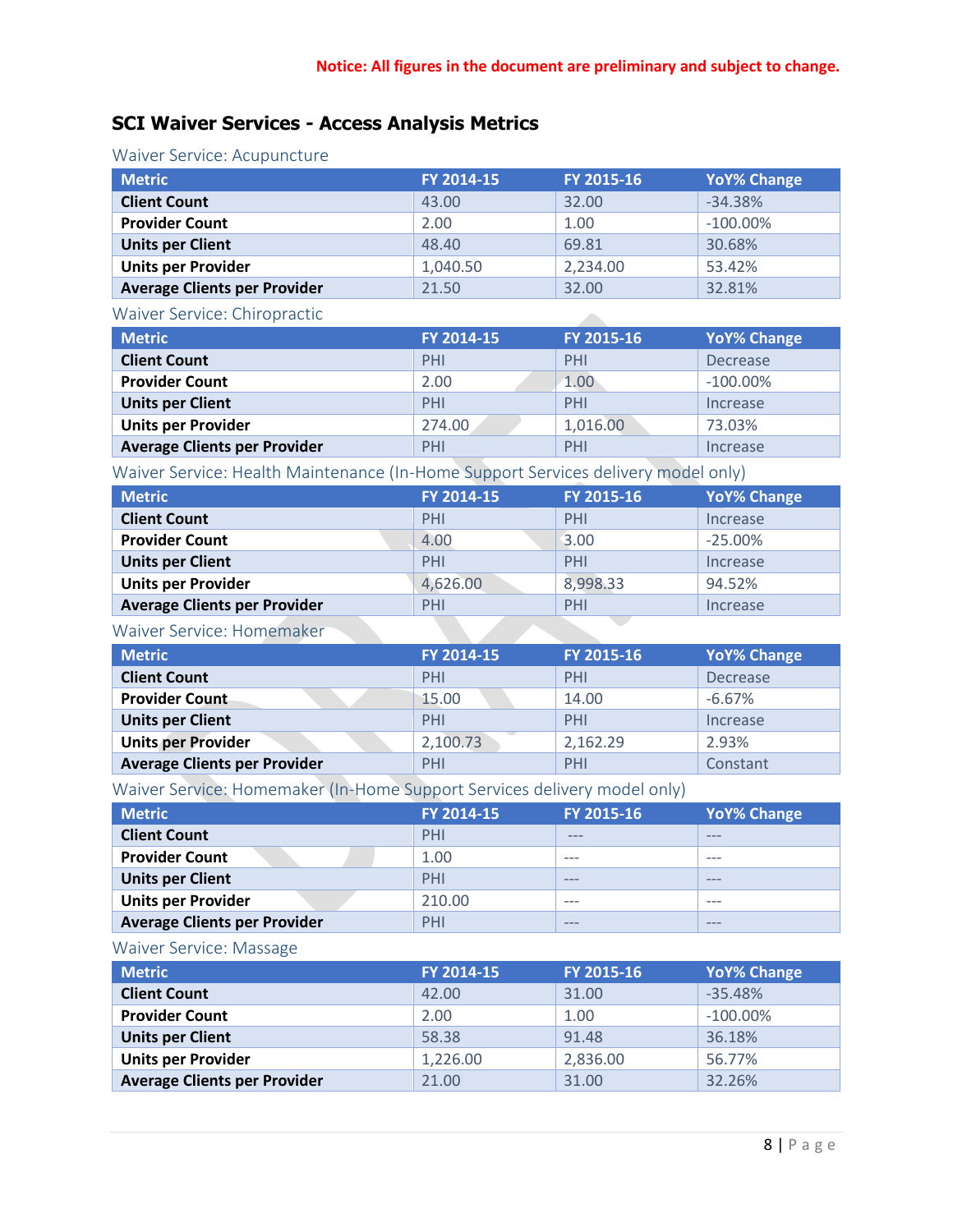| <b>Metric</b>                       | FY 2014-15 | FY 2015-16 | <b>YoY% Change</b> |
|-------------------------------------|------------|------------|--------------------|
| <b>Client Count</b>                 | PHI        | $- - -$    | ---                |
| <b>Provider Count</b>               | 2.00       | $- - -$    | $- - -$            |
| <b>Units per Client</b>             | PHI        | $- - -$    | $- - -$            |
| <b>Units per Provider</b>           | 32.00      | $- - -$    | $- - -$            |
| <b>Average Clients per Provider</b> | PHI        | $- - -$    | $- - -$            |

# Waiver Service: Non-medical transportation

### Waiver Service: Personal Care

| <b>Metric</b>                       | FY 2014-15 | FY 2015-16 | <b>YoY% Change</b> |
|-------------------------------------|------------|------------|--------------------|
| <b>Client Count</b>                 | PHI        | PHI        | Increase           |
| <b>Provider Count</b>               | 10.00      | 13.00      | 30.00%             |
| <b>Units per Client</b>             | PHI        | PHI        | Increase           |
| <b>Units per Provider</b>           | 1,904.00   | 1,780.54   | $-6.48%$           |
| <b>Average Clients per Provider</b> | PHI        | PHI        | Constant           |

Waiver Service: Personal care (In-Home Support Services delivery model only)

| <b>Metric</b>                       | FY 2014-15 | FY 2015-16 | <b>YoY% Change</b> |
|-------------------------------------|------------|------------|--------------------|
| <b>Client Count</b>                 | PHI        | PHI        | Decrease           |
| <b>Provider Count</b>               | 2.00       | 1.00       | $-50.00%$          |
| <b>Units per Client</b>             | PHI        | PHI        | Increase           |
| <b>Units per Provider</b>           | 362.00     | 3,434.00   | 848.62%            |
| <b>Average Clients per Provider</b> | PHI        | PHI        | Constant           |

# Waiver Service: Respite (In Home)

| <b>Metric</b>                | FY 2014-15 | FY 2015-16 | <b>YoY% Change</b> |
|------------------------------|------------|------------|--------------------|
| <b>Client Count</b>          | PHI        | PHI        | Constant           |
| <b>Provider Count</b>        | 1.00       | 2.00       | 100.00%            |
| <b>Units per Client</b>      | PHI        | PHI        | Increase           |
| <b>Units per Provider</b>    | 27.00      | 398.00     | 1374.07%           |
| Average Clients per Provider | PHI        | PHI        | Increase           |

# **CHCBS Waiver Services - Access Analysis Metrics**

#### Waiver Service: Case Management

| <b>Metric</b>                       | FY 2014-15 | FY 2015-16 | <b>YoY% Change</b> |
|-------------------------------------|------------|------------|--------------------|
| <b>Client Count</b>                 | 1,250.00   | 1,448.00   | 15.84%             |
| <b>Provider Count</b>               | 26.00      | 24.00      | $-7.69%$           |
| <b>Units per Client</b>             | 76.91      | 85.07      | 10.61%             |
| <b>Units per Provider</b>           | 3,697.58   | 5,132.67   | 38.81%             |
| <b>Average Clients per Provider</b> | 48.08      | 60.33      | 25.49%             |

Waiver Service: Health Maintenance (In-Home Support Services delivery model only)

| <b>Metric</b>                       | FY 2014-15 | FY 2015-16 | <b>YoY% Change</b> |
|-------------------------------------|------------|------------|--------------------|
| <b>Client Count</b>                 | 237.00     | 285.00     | 20.25%             |
| <b>Provider Count</b>               | 12.00      | 15.00      | 25.00%             |
| <b>Units per Client</b>             | 5,951.95   | 5,697.40   | $-4.28%$           |
| <b>Units per Provider</b>           | 117,551.00 | 108,250.67 | $-7.91%$           |
| <b>Average Clients per Provider</b> | 19.75      | 19.00      | $-3.80%$           |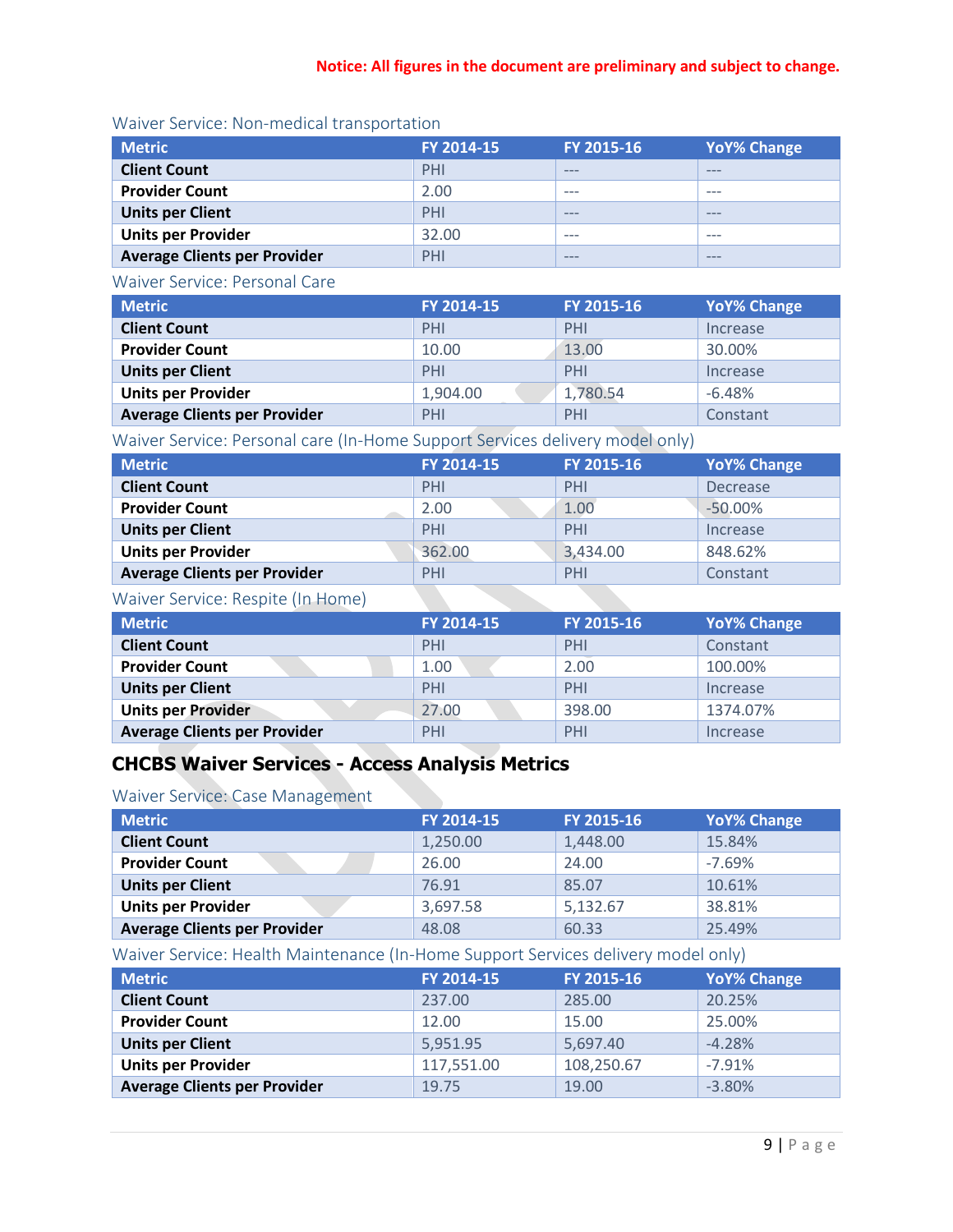# **CWA Waiver Services - Access Analysis Metrics**

Waiver Service: Behavioral Services

| <b>Metric</b>                       | FY 2014-15 | FY 2015-16 | <b>YoY% Change</b> |
|-------------------------------------|------------|------------|--------------------|
| <b>Client Count</b>                 | 85.00      | 64.00      | $-24.71%$          |
| <b>Provider Count</b>               | 20.00      | 25.00      | 25.00%             |
| <b>Units per Client</b>             | 489.56     | 472.33     | $-3.52%$           |
| <b>Units per Provider</b>           | 2,080.65   | 1,209.16   | $-41.89%$          |
| <b>Average Clients per Provider</b> | 4.25       | 2.56       | $-39.76%$          |

# Waiver Service: Initial/Ongoing Treatment Evaluation

| <b>Metric</b>                       | FY 2014-15 | FY 2015-16 | <b>YoY% Change</b> |
|-------------------------------------|------------|------------|--------------------|
| <b>Client Count</b>                 | PHI        | PHI        | Decrease           |
| <b>Provider Count</b>               | 6.00       | 11.00      | 83.33%             |
| <b>Units per Client</b>             | PHI        | PHI        | Decrease           |
| <b>Units per Provider</b>           | 7.67       | 2.00       | $-73.91%$          |
| <b>Average Clients per Provider</b> | PHI        | PHI        | Decrease           |

#### Waiver Service: Post Service Evaluation

| <b>Metric</b>                       | FY 2014-15 | FY 2015-16 | <b>YoY% Change</b> |
|-------------------------------------|------------|------------|--------------------|
| <b>Client Count</b>                 | PHI        | PHI        | Decrease           |
| <b>Provider Count</b>               | 8.00       | 1.00       | $-87.50%$          |
| <b>Units per Client</b>             | PHI        | PHI        | Constant           |
| <b>Units per Provider</b>           | 1.38       | 1.00       | $-27.27\%$         |
| <b>Average Clients per Provider</b> | PHI        | PHI        | Constant           |

# **CLLI Waiver Services - Access Analysis Metrics**

# Waiver Service: Art, Play, and Music Therapy

| <b>Metric</b>                       | FY 2014-15 | FY 2015-16 | <b>YoY% Change</b> |
|-------------------------------------|------------|------------|--------------------|
| <b>Client Count</b>                 | 111.00     | 126.00     | 13.51%             |
| <b>Provider Count</b>               | 5.00       | 5.00       | 0.00%              |
| <b>Units per Client</b>             | 56.66      | 73.98      | 30.57%             |
| <b>Units per Provider</b>           | 1,257.80   | 1,864.20   | 48.21%             |
| <b>Average Clients per Provider</b> | 22.20      | 25.20      | 13.51%             |

# Waiver Service: Bereavement Counseling

| <b>Metric</b>                       | FY 2014-15 | FY 2015-16 | <b>YoY% Change</b> |
|-------------------------------------|------------|------------|--------------------|
| <b>Client Count</b>                 | 72.00      | 41.00      | $-43.06%$          |
| <b>Provider Count</b>               | 2.00       | 3.00       | 50.00%             |
| <b>Units per Client</b>             | 1.00       | 1.00       | 0.00%              |
| <b>Units per Provider</b>           | 36.00      | 13.67      | $-62.04%$          |
| <b>Average Clients per Provider</b> | 36.00      | 13.67      | $-62.04%$          |

#### Waiver Service: Care Coordination

| <b>Metric</b>                       | FY 2014-15 | FY 2015-16 | <b>YoY% Change</b> |
|-------------------------------------|------------|------------|--------------------|
| <b>Client Count</b>                 | PHI        | PHI        | Decrease           |
| <b>Provider Count</b>               | 3.00       | 3.00       | $0.00\%$           |
| <b>Units per Client</b>             | PHI        | PHI        | Increase           |
| <b>Units per Provider</b>           | 71.67      | 147.67     | 106.05%            |
| <b>Average Clients per Provider</b> | PHI        | PHI        | <b>Decrease</b>    |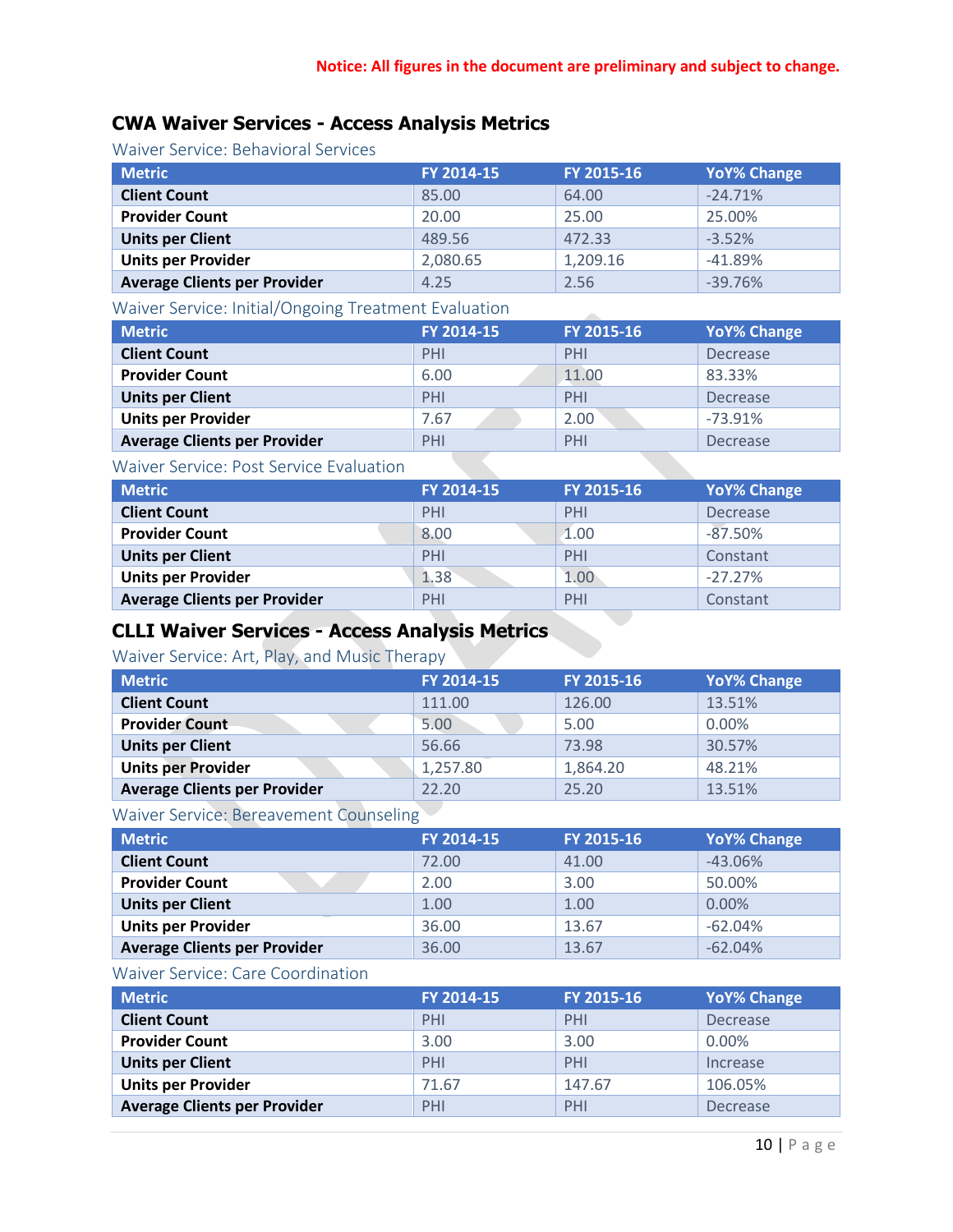# Waiver Service: End of Life Support

| <b>Metric</b>                       | FY 2014-15 | FY 2015-16 | <b>YoY% Change</b> |
|-------------------------------------|------------|------------|--------------------|
| <b>Client Count</b>                 | 90.00      | 114.00     | 26.67%             |
| <b>Provider Count</b>               | 5.00       | 4.00       | $-20.00\%$         |
| <b>Units per Client</b>             | 85.12      | 95.60      | 12.30%             |
| <b>Units per Provider</b>           | 1,532.20   | 2,724.50   | 77.82%             |
| <b>Average Clients per Provider</b> | 18.00      | 28.50      | 58.33%             |

#### Waiver Service: Massage

| <b>Metric</b>                       | FY 2014-15 | FY 2015-16 | <b>YoY% Change</b> |
|-------------------------------------|------------|------------|--------------------|
| <b>Client Count</b>                 | 71.00      | 93.00      | 30.99%             |
| <b>Provider Count</b>               | 1.00       | 1.00       | 0.00%              |
| <b>Units per Client</b>             | 36.62      | 52.88      | 44.41%             |
| <b>Units per Provider</b>           | 2,600.00   | 4,918.00   | 89.15%             |
| <b>Average Clients per Provider</b> | 71.00      | 93.00      | 30.99%             |

# Waiver Service: Pain and Symptom Management

| <b>Metric</b>                       | FY 2014-15 | FY 2015-16 | <b>YoY% Change</b> |
|-------------------------------------|------------|------------|--------------------|
| <b>Client Count</b>                 | PHI        | PHI        | Constant           |
| <b>Provider Count</b>               | 1.00       | 1.00       | 0.00%              |
| <b>Units per Client</b>             | PHI        | PHI        | Increase           |
| <b>Units per Provider</b>           | 119.00     | 132.00     | 10.92%             |
| <b>Average Clients per Provider</b> | PHI        | PHI        | Constant           |

### Waiver Service: Respite

| <b>Metric</b>                       | FY 2014-15 | FY 2015-16 | <b>YoY% Change</b> |
|-------------------------------------|------------|------------|--------------------|
| <b>Client Count</b>                 | 56.00      | 50.00      | $-10.71%$          |
| <b>Provider Count</b>               | 4.00       | 4.00       | 0.00%              |
| <b>Units per Client</b>             | 38.36      | 82.58      | 115.29%            |
| <b>Units per Provider</b>           | 537.00     | 1,032.25   | 92.23%             |
| <b>Average Clients per Provider</b> | 14.00      | 12.50      | $-10.71%$          |

# **DD Waiver Services - Access Analysis Metrics**

### Waiver Service: Behavioral Plan Assessment

| <b>Metric</b>                       | FY 2014-15 | FY 2015-16 | <b>YoY% Change</b> |
|-------------------------------------|------------|------------|--------------------|
| <b>Client Count</b>                 | 746.00     | 941.00     | 26.14%             |
| <b>Provider Count</b>               | 41.00      | 53.00      | 29.27%             |
| <b>Units per Client</b>             | 26.90      | 26.86      | $-0.14%$           |
| <b>Units per Provider</b>           | 489.37     | 476.85     | $-2.56%$           |
| <b>Average Clients per Provider</b> | 18.20      | 17.75      | $-2.42%$           |

#### Waiver Service: Behavioral Services

| <b>Metric</b>                       | FY 2014-15 | FY 2015-16 | <b>YoY% Change</b> |
|-------------------------------------|------------|------------|--------------------|
| <b>Client Count</b>                 | 1,732.00   | 1,923.00   | 11.03%             |
| <b>Provider Count</b>               | 65.00      | 75.00      | 15.38%             |
| <b>Units per Client</b>             | 118.37     | 122.16     | 3.20%              |
| <b>Units per Provider</b>           | 3,154.17   | 3,132.11   | $-0.70%$           |
| <b>Average Clients per Provider</b> | 26.65      | 25.64      | $-3.78%$           |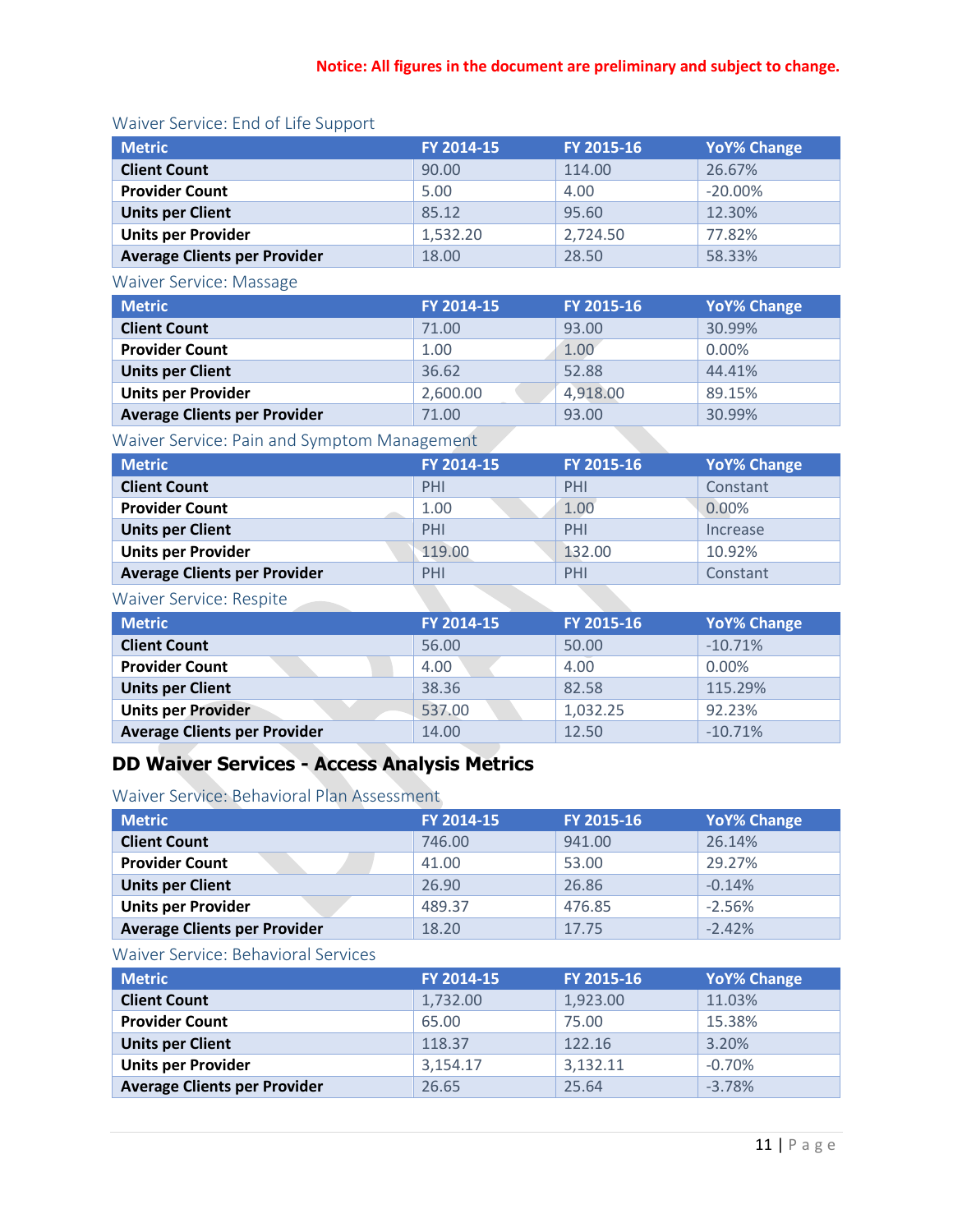# Waiver Service: Day Habilitation

| <b>Metric</b>                       | FY 2014-15 | FY 2015-16 | <b>YoY% Change</b> |
|-------------------------------------|------------|------------|--------------------|
| <b>Client Count</b>                 | 4,221.00   | 4,436.00   | 5.09%              |
| <b>Provider Count</b>               | 138.00     | 153.00     | 10.87%             |
| <b>Units per Client</b>             | 3,149.19   | 3,123.36   | $-0.82%$           |
| <b>Units per Provider</b>           | 96,324.27  | 90,556.93  | $-5.99%$           |
| <b>Average Clients per Provider</b> | 30.59      | 28.99      | $-5.21%$           |

# Waiver Service: Job Coaching

| <b>Metric</b>                       | <b>FY 2014-15</b> | FY 2015-16 | <b>YoY% Change</b> |
|-------------------------------------|-------------------|------------|--------------------|
| <b>Client Count</b>                 | 1,338.00          | 1,428.00   | 6.73%              |
| <b>Provider Count</b>               | 67.00             | 74.00      | 10.45%             |
| <b>Units per Client</b>             | 1,639.60          | 1,640.98   | 0.08%              |
| <b>Units per Provider</b>           | 32,742.97         | 31,666.43  | $-3.29%$           |
| <b>Average Clients per Provider</b> | 19.97             | 19.30      | $-3.37%$           |

# Waiver Service: Job Development

| <b>Metric</b>                       | FY 2014-15 | FY 2015-16 | <b>YoY% Change</b> |
|-------------------------------------|------------|------------|--------------------|
| <b>Client Count</b>                 | 90.00      | PHI        | Decrease           |
| <b>Provider Count</b>               | 27.00      | 14.00      | $-48.15%$          |
| <b>Units per Client</b>             | PHI        | PHI        | Increase           |
| <b>Units per Provider</b>           | 339.67     | 228.57     | $-32.71%$          |
| <b>Average Clients per Provider</b> | 3.33       | PHI        | Decrease           |

# Waiver Service: Job Placement

| <b>Metric</b>                              | FY 2014-15 | FY 2015-16 | <b>YoY% Change</b> |
|--------------------------------------------|------------|------------|--------------------|
| <b>Client Count</b>                        | PHI        | ---        | $- - -$            |
| <b>Provider Count</b>                      | 3.00       | ---        | $-- -$             |
| <b>Units per Client</b>                    | 107.83     | ---        | $---$              |
| <b>Units per Provider</b>                  | 215.67     | $- - -$    | $---$              |
| <b>Average Clients per Provider</b>        | PHI        |            | $- - -$            |
| Waiver Service: Non-Medical Transportation |            |            |                    |

# Waiver Service: Non-Medical Transportation

| <b>Metric</b>                       | FY 2014-15 | FY 2015-16 | <b>YoY% Change</b> |
|-------------------------------------|------------|------------|--------------------|
| <b>Client Count</b>                 | 3,985.00   | 4,157.00   | 4.32%              |
| <b>Provider Count</b>               | 142.00     | 158.00     | 11.27%             |
| <b>Units per Client</b>             | 319.00     | 313.29     | $-1.79%$           |
| <b>Units per Provider</b>           | 8,952.34   | 8,242.63   | $-7.93%$           |
| <b>Average Clients per Provider</b> | 28.06      | 26.31      | $-6.25%$           |

Waiver Service: Prevocational Services Support

| <b>Metric</b>                       | FY 2014-15 | FY 2015-16 | <b>YoY% Change</b> |
|-------------------------------------|------------|------------|--------------------|
| <b>Client Count</b>                 | 536.00     | 472.00     | $-11.94%$          |
| <b>Provider Count</b>               | 22.00      | 19.00      | $-13.64%$          |
| <b>Units per Client</b>             | 2,257.06   | 2,073.43   | $-8.14%$           |
| <b>Units per Provider</b>           | 54,990.14  | 51,508.26  | $-6.33%$           |
| <b>Average Clients per Provider</b> | 24.36      | 24.84      | 1.96%              |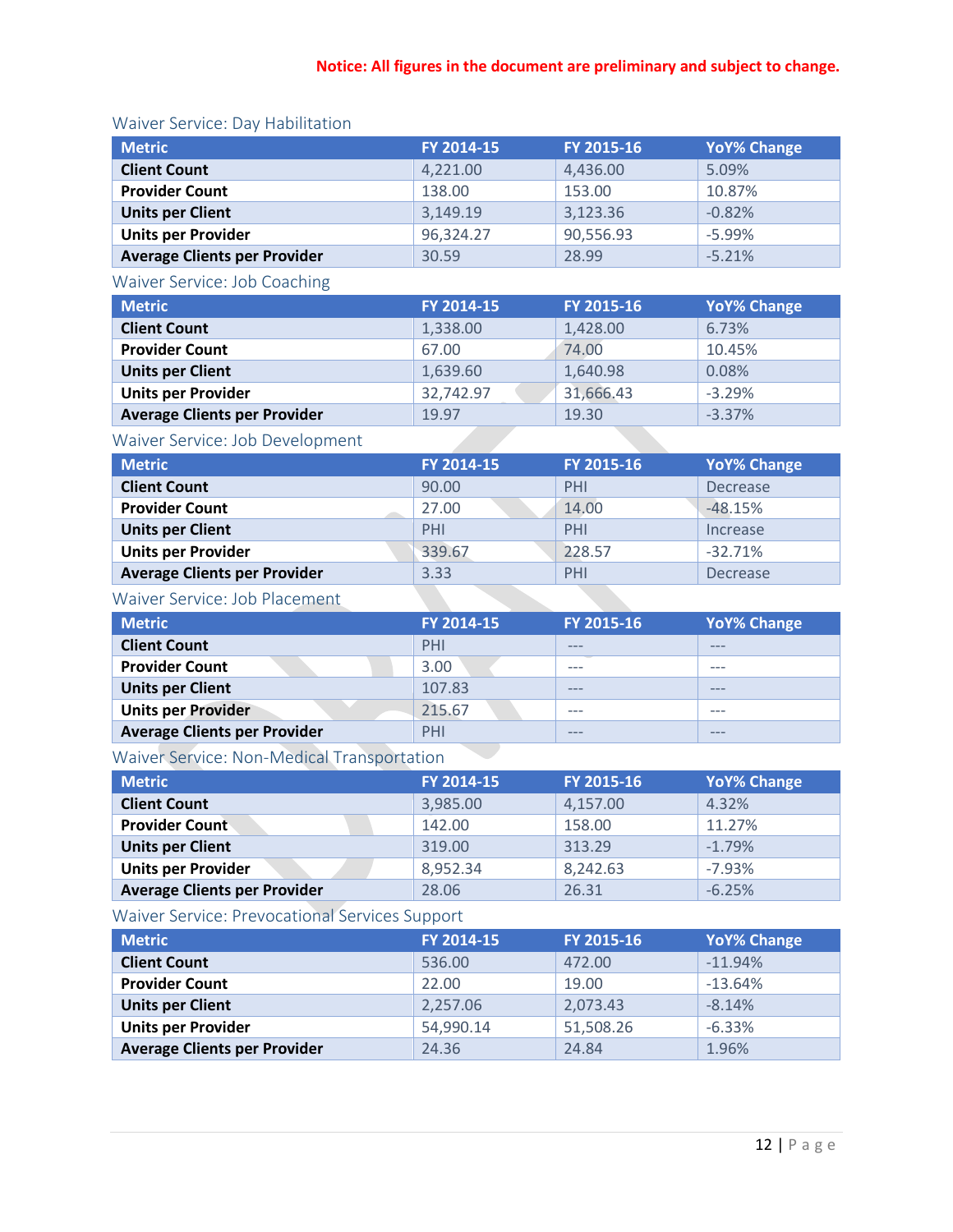| <b>Metric</b>                       | FY 2014-15 | FY 2015-16 | <b>YoY% Change</b> |
|-------------------------------------|------------|------------|--------------------|
| <b>Client Count</b>                 | 4,895.00   | 5,142.00   | 5.05%              |
| <b>Provider Count</b>               | 145.00     | 145.00     | 0.00%              |
| <b>Units per Client</b>             | 339.60     | 337.55     | $-0.60%$           |
| <b>Units per Provider</b>           | 11,464.43  | 11,970.32  | 4.41%              |
| <b>Average Clients per Provider</b> | 33.76      | 35.46      | 5.05%              |

# Waiver Service: Residential Habilitation

# **SLS Waiver Services - Access Analysis Metrics**

### Waiver Service: Behavioral Plan Assessment

| <b>Metric</b>                              | FY 2014-15 | FY 2015-16 | <b>YoY% Change</b> |
|--------------------------------------------|------------|------------|--------------------|
| <b>Client Count</b>                        | 81.00      | 161.00     | 98.77%             |
| <b>Provider Count</b>                      | 21.00      | 32.00      | 52.38%             |
| <b>Units per Client</b>                    | 28.46      | 27.66      | $-2.81%$           |
| <b>Units per Provider</b>                  | 109.76     | 139.16     | 26.78%             |
| <b>Average Clients per Provider</b>        | 3.86       | 5.03       | 30.44%             |
| <b>Waiver Service: Behavioral Services</b> |            |            |                    |
| <b>Metric</b>                              | FY 2014-15 | FY 2015-16 | <b>YoY% Change</b> |
| <b>Client Count</b>                        | 323.00     | 461.00     | 42.72%             |
| <b>Provider Count</b>                      | 52.00      | 59.00      | 13.46%             |
| <b>Units per Client</b>                    | 103.50     | 105.74     | 2.16%              |
| <b>Units per Provider</b>                  | 642.90     | 826.17     | 28.51%             |
| <b>Average Clients per Provider</b>        | 6.21       | 7.81       | 25.79%             |
| Waiver Service: Day Habilitation           |            |            |                    |
| <b>Metric</b>                              | FY 2014-15 | FY 2015-16 | <b>YoY% Change</b> |
| <b>Client Count</b>                        | 3,232.00   | 3,605.00   | 11.54%             |
| <b>Provider Count</b>                      | 138.00     | 153.00     | 10.87%             |
| <b>Units per Client</b>                    | 1,878.20   | 2,004.81   | 6.74%              |
| <b>Units per Provider</b>                  | 43,987.93  | 47,237.42  | 7.39%              |
| <b>Average Clients per Provider</b>        | 23.42      | 23.56      | 0.61%              |
| <b>Waiver Service: Hippotherapy</b>        |            |            |                    |
| <b>Metric</b>                              | FY 2014-15 | FY 2015-16 | <b>YoY% Change</b> |
| <b>Client Count</b>                        | 55.00      | 59.00      | 7.27%              |
| <b>Provider Count</b>                      | 14.00      | 13.00      | $-7.14%$           |
| <b>Units per Client</b>                    | 74.20      | 86.12      | 16.06%             |
| <b>Units per Provider</b>                  | 291.50     | 390.85     | 34.08%             |
| <b>Average Clients per Provider</b>        | 3.93       | 4.54       | 15.52%             |
| Waiver Service: Homemaker - Basic          |            |            |                    |
| <b>Metric</b>                              | FY 2014-15 | FY 2015-16 | <b>YoY% Change</b> |
| <b>Client Count</b>                        | 520.00     | 580.00     | 11.54%             |
| <b>Provider Count</b>                      | 57.00      | 72.00      | 26.32%             |
| <b>Units per Client</b>                    | 518.29     | 620.98     | 19.81%             |
| <b>Units per Provider</b>                  | 4,728.25   | 5,002.31   | 5.80%              |
| <b>Average Clients per Provider</b>        | 9.12       | 8.06       | $-11.70%$          |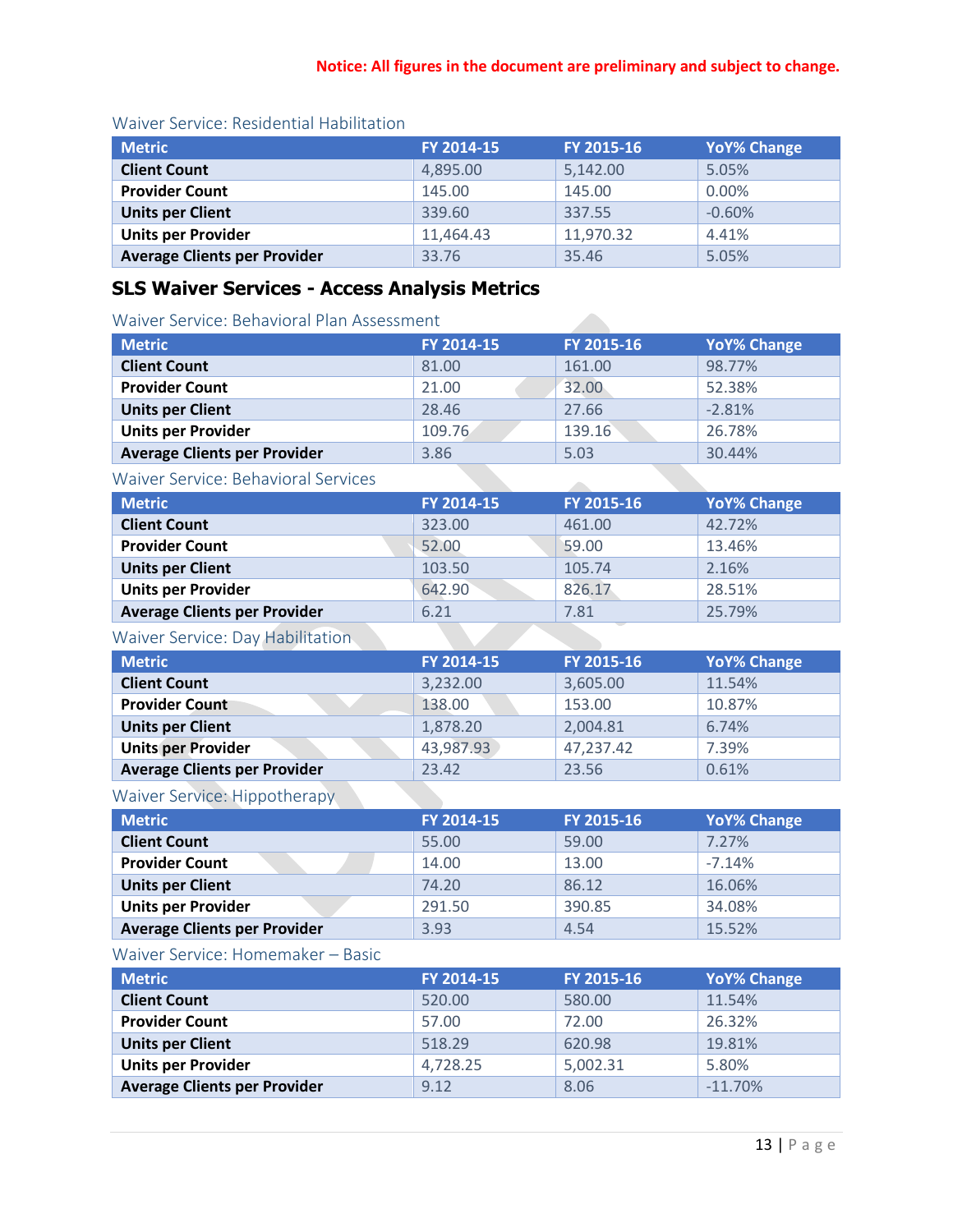| <b>Metric</b>                       | FY 2014-15 | FY 2015-16 | <b>YoY% Change</b> |
|-------------------------------------|------------|------------|--------------------|
| <b>Client Count</b>                 | 748.00     | 881.00     | 17.78%             |
| <b>Provider Count</b>               | 65.00      | 81.00      | 24.62%             |
| <b>Units per Client</b>             | 275.84     | 296.48     | 7.48%              |
| <b>Units per Provider</b>           | 3,174.34   | 3,224.65   | 1.59%              |
| <b>Average Clients per Provider</b> | 11.51      | 10.88      | $-5.48%$           |

### Waiver Service: Homemaker – Enhanced

# Waiver Service: Job Coaching

| <b>Metric</b>                       | FY 2014-15 | FY 2015-16 | <b>YoY% Change</b> |
|-------------------------------------|------------|------------|--------------------|
| <b>Client Count</b>                 | 826.00     | 933.00     | 12.95%             |
| <b>Provider Count</b>               | 62.00      | 66.00      | 6.45%              |
| <b>Units per Client</b>             | 837.79     | 835.44     | $-0.28%$           |
| <b>Units per Provider</b>           | 11,161.52  | 11,810.11  | 5.81%              |
| <b>Average Clients per Provider</b> | 13.32      | 14.14      | 6.11%              |

# Waiver Service: Job Development

| <b>Metric</b>                       | FY 2014-15 | FY 2015-16 | <b>YoY% Change</b> |
|-------------------------------------|------------|------------|--------------------|
| <b>Client Count</b>                 | 75.00      | PHI        | Decrease           |
| <b>Provider Count</b>               | 25.00      | 11.00      | $-56.00\%$         |
| <b>Units per Client</b>             | 64.84      | PHI        | Increase           |
| <b>Units per Provider</b>           | 194.52     | 182.82     | $-6.02%$           |
| <b>Average Clients per Provider</b> | 3.00       | PHI        | Decrease           |

### Waiver Service: Job Placement

| <b>Metric</b>                       | FY 2014-15 | FY 2015-16 | <b>YoY% Change</b> |
|-------------------------------------|------------|------------|--------------------|
| <b>Client Count</b>                 | PHI        | $- - -$    | $---$              |
| <b>Provider Count</b>               | 3.00       | $- - -$    | $- - -$            |
| <b>Units per Client</b>             | 315.00     | $---$      | $---$              |
| <b>Units per Provider</b>           | 420.00     | $- - -$    | $- - -$            |
| <b>Average Clients per Provider</b> | PHI        | $- - -$    | $- - -$            |

# Waiver Service: Massage

| <b>Metric</b>                       | FY 2014-15 | FY 2015-16 | <b>YoY% Change</b> |
|-------------------------------------|------------|------------|--------------------|
| <b>Client Count</b>                 | 122.00     | 135.00     | 10.66%             |
| <b>Provider Count</b>               | 16.00      | 21.00      | 31.25%             |
| <b>Units per Client</b>             | 158.33     | 156.41     | $-1.21%$           |
| <b>Units per Provider</b>           | 1,207.25   | 1,005.52   | $-16.71%$          |
| <b>Average Clients per Provider</b> | 7.63       | 6.43       | $-15.69%$          |

# Waiver Service: Mentorship

| <b>Metric</b>                       | FY 2014-15 | FY 2015-16 | <b>YoY% Change</b> |
|-------------------------------------|------------|------------|--------------------|
| <b>Client Count</b>                 | 1,006.00   | 1,150.00   | 14.31%             |
| <b>Provider Count</b>               | 81.00      | 99.00      | 22.22%             |
| <b>Units per Client</b>             | 94.83      | 95.93      | 1.16%              |
| <b>Units per Provider</b>           | 1,177.74   | 1,114.33   | $-5.38%$           |
| <b>Average Clients per Provider</b> | 12.42      | 11.62      | $-6.47%$           |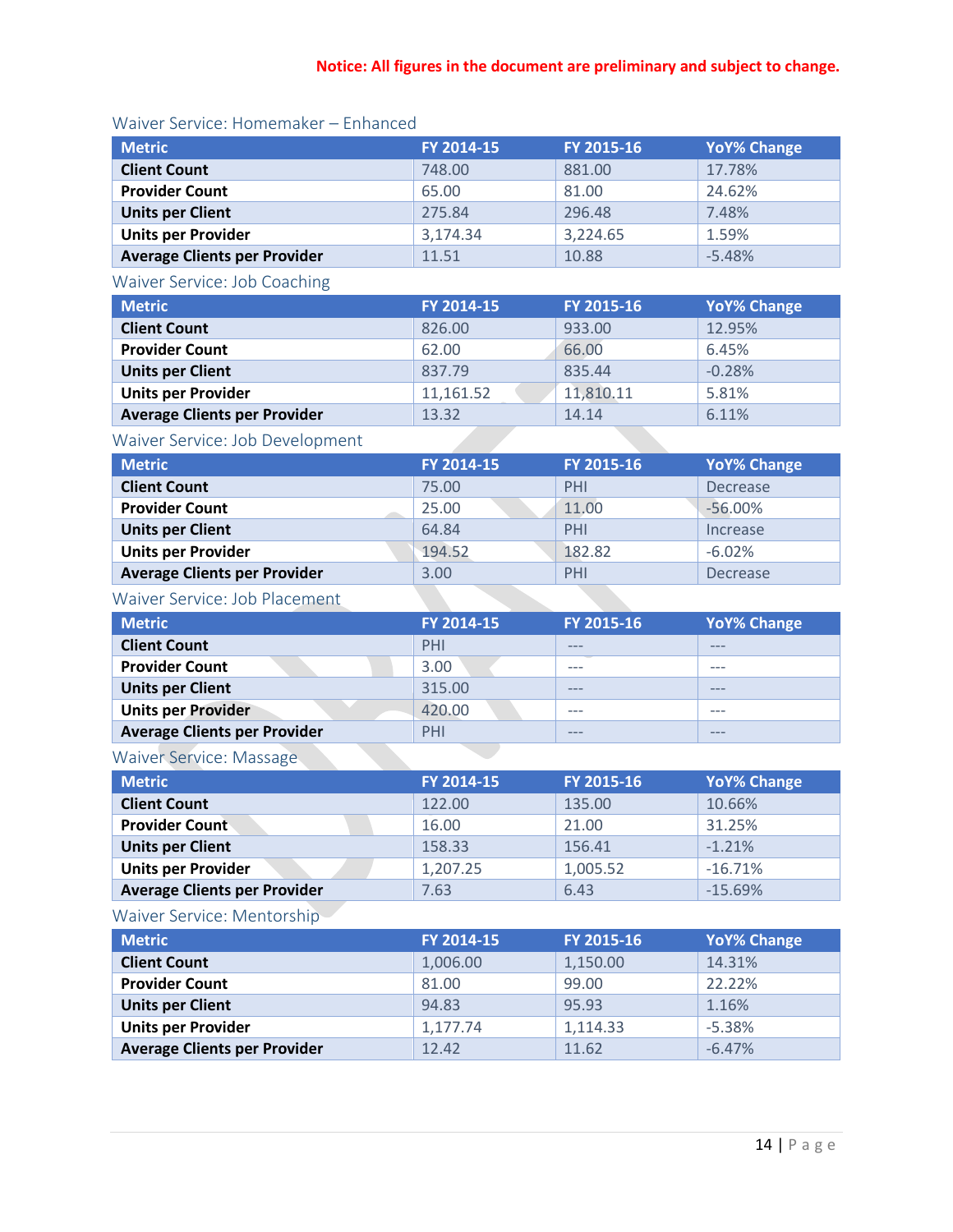| <b>Metric</b>                       | FY 2014-15 | FY 2015-16 | <b>YoY% Change</b> |
|-------------------------------------|------------|------------|--------------------|
| <b>Client Count</b>                 | 97.00      | 131.00     | 35.05%             |
| <b>Provider Count</b>               | 15.00      | 20.00      | 33.33%             |
| <b>Units per Client</b>             | 150.00     | 154.54     | 3.03%              |
| <b>Units per Provider</b>           | 970.00     | 1,012.25   | 4.36%              |
| <b>Average Clients per Provider</b> | 6.47       | 6.55       | 1.29%              |

#### Waiver Service: Movement Therapy

# Waiver Service: Non-Medical Transportation

| <b>Metric</b>                       | FY 2014-15 | FY 2015-16 | <b>YoY% Change</b> |
|-------------------------------------|------------|------------|--------------------|
| <b>Client Count</b>                 | 2,632.00   | 3,010.00   | 14.36%             |
| <b>Provider Count</b>               | 126.00     | 140.00     | 11.11%             |
| <b>Units per Client</b>             | 199.39     | 205.29     | 2.96%              |
| <b>Units per Provider</b>           | 4,165.06   | 4,413.74   | 5.97%              |
| <b>Average Clients per Provider</b> | 20.89      | 21.50      | 2.93%              |

#### Waiver Service: Personal Care

| <b>Metric</b>                       | FY 2014-15 | FY 2015-16 | <b>YoY% Change</b> |
|-------------------------------------|------------|------------|--------------------|
| <b>Client Count</b>                 | 1,581.00   | 1,771.00   | 12.02%             |
| <b>Provider Count</b>               | 86.00      | 98.00      | 13.95%             |
| <b>Units per Client</b>             | 528.30     | 576.23     | 9.07%              |
| <b>Units per Provider</b>           | 9,712.21   | 10,413.26  | 7.22%              |
| <b>Average Clients per Provider</b> | 18.38      | 18.07      | $-1.70%$           |

# Waiver Service: Prevocational Services Support

| <b>Metric</b>                       | FY 2014-15 | FY 2015-16 | <b>YoY% Change</b> |
|-------------------------------------|------------|------------|--------------------|
| <b>Client Count</b>                 | 305.00     | 320.00     | 4.92%              |
| <b>Provider Count</b>               | 19.00      | 20.00      | 5.26%              |
| <b>Units per Client</b>             | 1,759.97   | 1,730.29   | $-1.69%$           |
| <b>Units per Provider</b>           | 28,252.16  | 27,684.65  | $-2.01%$           |
| <b>Average Clients per Provider</b> | 16.05      | 16.00      | $-0.33%$           |

# Waiver Service: Respite

| <b>Metric</b>                       | FY 2014-15 | FY 2015-16 | <b>YoY% Change</b> |
|-------------------------------------|------------|------------|--------------------|
| <b>Client Count</b>                 | 976.00     | 1,135.00   | 16.29%             |
| <b>Provider Count</b>               | 98.00      | 107.00     | 9.18%              |
| <b>Units per Client</b>             | 828.22     | 812.08     | $-1.95%$           |
| <b>Units per Provider</b>           | 8,248.41   | 8,614.14   | 4.43%              |
| <b>Average Clients per Provider</b> | 9.96       | 10.61      | 6.51%              |

# **CES Waiver Services - Access Analysis Metrics**

#### Waiver Service: Behavioral Plan Assessment

| <b>Metric</b>                       | FY 2014-15 | FY 2015-16 | <b>YoY% Change</b> |
|-------------------------------------|------------|------------|--------------------|
| <b>Client Count</b>                 | 270.00     | 406.00     | 50.37%             |
| <b>Provider Count</b>               | 36.00      | 45.00      | 25.00%             |
| <b>Units per Client</b>             | 31.69      | 31.28      | $-1.29%$           |
| <b>Units per Provider</b>           | 237.67     | 282.22     | 18.75%             |
| <b>Average Clients per Provider</b> | 7.50       | 9.02       | 20.30%             |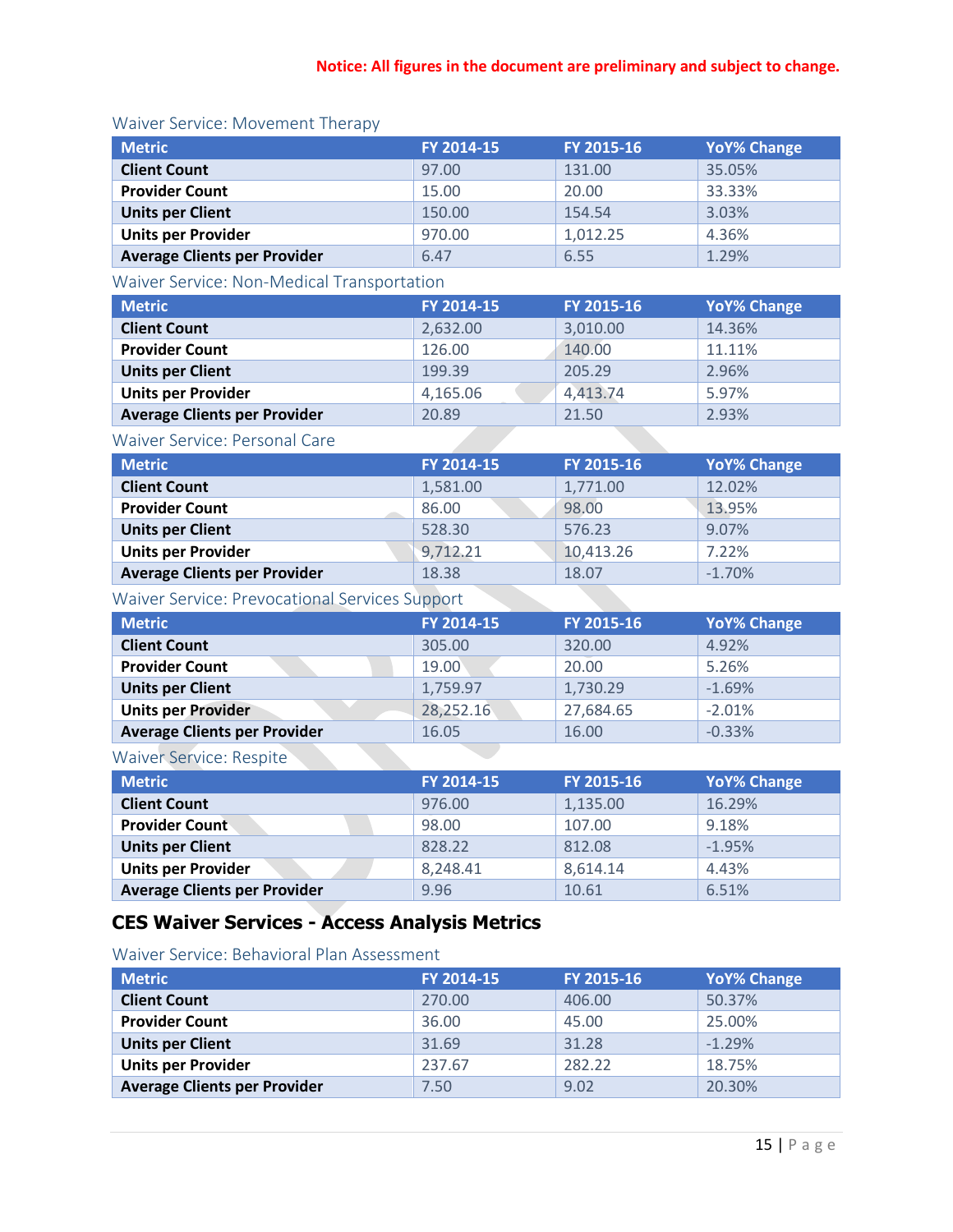| <b>Metric</b>                       | FY 2014-15 | FY 2015-16 | <b>YoY% Change</b> |
|-------------------------------------|------------|------------|--------------------|
| <b>Client Count</b>                 | 588.00     | 820.00     | 39.46%             |
| <b>Provider Count</b>               | 58.00      | 64.00      | 10.34%             |
| <b>Units per Client</b>             | 682.48     | 703.25     | 3.04%              |
| <b>Units per Provider</b>           | 6,918.93   | 9,010.44   | 30.23%             |
| <b>Average Clients per Provider</b> | 10.14      | 12.81      | 26.38%             |

# Waiver Service: Behavioral Services

# Waiver Service: Community Connector

| <b>Metric</b>                       | FY 2014-15 | FY 2015-16 | <b>YoY% Change</b> |
|-------------------------------------|------------|------------|--------------------|
| <b>Client Count</b>                 | 333.00     | 471.00     | 41.44%             |
| <b>Provider Count</b>               | 50.00      | 61.00      | 22.00%             |
| <b>Units per Client</b>             | 552.50     | 562.85     | 1.87%              |
| <b>Units per Provider</b>           | 3,679.62   | 4,345.90   | 18.11%             |
| <b>Average Clients per Provider</b> | 6.66       | 7.72       | 15.94%             |

# Waiver Service: Hippotherapy

| <b>Metric</b>                       | FY 2014-15 | FY 2015-16 | <b>YoY% Change</b> |
|-------------------------------------|------------|------------|--------------------|
| <b>Client Count</b>                 | 168.00     | 192.00     | 14.29%             |
| <b>Provider Count</b>               | 13.00      | 15.00      | 15.38%             |
| <b>Units per Client</b>             | 60.23      | 69.62      | 15.59%             |
| <b>Units per Provider</b>           | 778.38     | 891.13     | 14.48%             |
| <b>Average Clients per Provider</b> | 12.92      | 12.80      | $-0.95%$           |

# Waiver Service: Homemaker – Basic

| <b>Metric</b>                       | FY 2014-15 | FY 2015-16 | <b>YoY% Change</b> |
|-------------------------------------|------------|------------|--------------------|
| <b>Client Count</b>                 | 194.00     | 265.00     | 36.60%             |
| <b>Provider Count</b>               | 29.00      | 41.00      | 41.38%             |
| <b>Units per Client</b>             | 491.48     | 501.77     | 2.09%              |
| <b>Units per Provider</b>           | 3,287.83   | 3,243.17   | $-1.36%$           |
| <b>Average Clients per Provider</b> | 6.69       | 6.46       | $-3.38%$           |

# Waiver Service: Homemaker – Enhanced

| <b>Metric</b>                       | FY 2014-15 | FY 2015-16 | <b>YoY% Change</b> |
|-------------------------------------|------------|------------|--------------------|
| <b>Client Count</b>                 | 217.00     | 270.00     | 24.42%             |
| <b>Provider Count</b>               | 23.00      | 28.00      | 21.74%             |
| <b>Units per Client</b>             | 415.20     | 413.76     | $-0.35%$           |
| <b>Units per Provider</b>           | 3,917.35   | 3,989.86   | 1.85%              |
| <b>Average Clients per Provider</b> | 9.43       | 9.64       | 2.21%              |

# Waiver Service: Massage

| <b>Metric</b>                       | FY 2014-15 | FY 2015-16 | <b>YoY% Change</b> |
|-------------------------------------|------------|------------|--------------------|
| <b>Client Count</b>                 | 222.00     | 343.00     | 54.50%             |
| <b>Provider Count</b>               | 16.00      | 20.00      | 25.00%             |
| <b>Units per Client</b>             | 114.52     | 116.59     | 1.81%              |
| <b>Units per Provider</b>           | 1,588.94   | 1,999.55   | 25.84%             |
| <b>Average Clients per Provider</b> | 13.88      | 17.15      | 23.60%             |